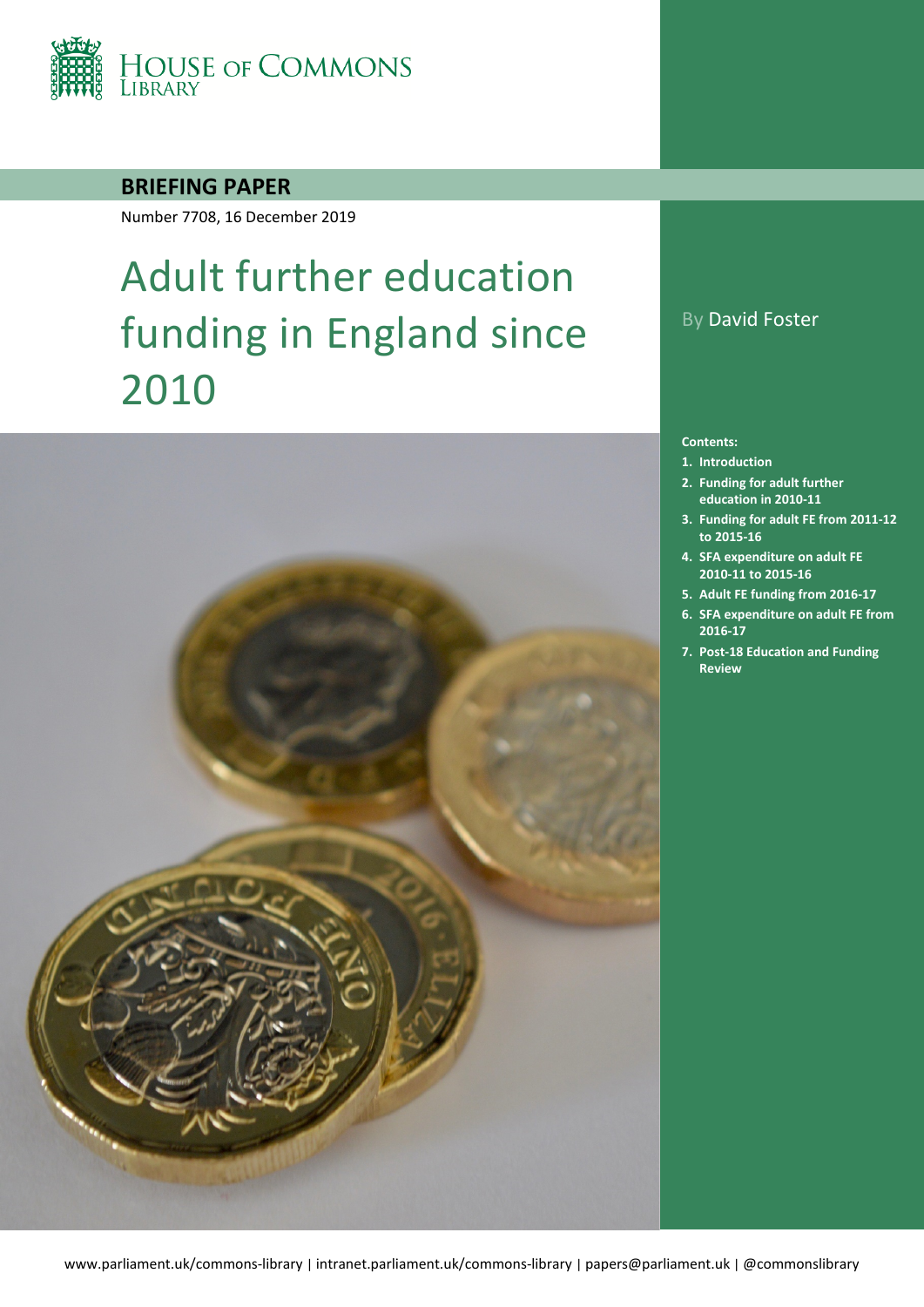## **Contents**

|                                | <b>Summary</b>                                                                                                                                                                                   | 3                            |
|--------------------------------|--------------------------------------------------------------------------------------------------------------------------------------------------------------------------------------------------|------------------------------|
| 1.<br>1.1<br>1.2<br>1.3        | <b>Introduction</b><br>What is adult further education?<br>How is adult further education funded?<br>Devolution of the Adult Education Budget<br>What does this briefing cover?                  | 5<br>5<br>5<br>6<br>6        |
| 2.                             | Funding for adult further education in 2010-11                                                                                                                                                   | 7                            |
| 3.<br>3.1<br>3.2               | Funding for adult FE from 2011-12 to 2015-16<br>Spending Review 2010<br>Annual funding allocations<br><b>Total adult FE funding</b><br>Funding for teaching and learning<br>Non-teaching funding | 8<br>8<br>8<br>9<br>10<br>13 |
| 4.                             | SFA expenditure on adult FE 2010-11 to 2015-16                                                                                                                                                   | 15                           |
| 5.<br>5.1<br>5.2<br>5.3<br>5.4 | Adult FE funding from 2016-17<br>Spending Review 2015<br>Initial funding allocations to 2019-20<br>Spending Round 2019<br>2019 Conservative manifesto                                            | 18<br>18<br>18<br>20<br>21   |
| 6.<br>6.1<br>6.2               | SFA expenditure on adult FE from 2016-17<br>Underspends on budgets for adult education<br>Institute for Fiscal Studies Analysis                                                                  | 22<br>22<br>23               |
| 7.<br>7.1                      | <b>Post-18 Education and Funding Review</b><br>Report of the independent panel<br>Government response                                                                                            | 25<br>25<br>26               |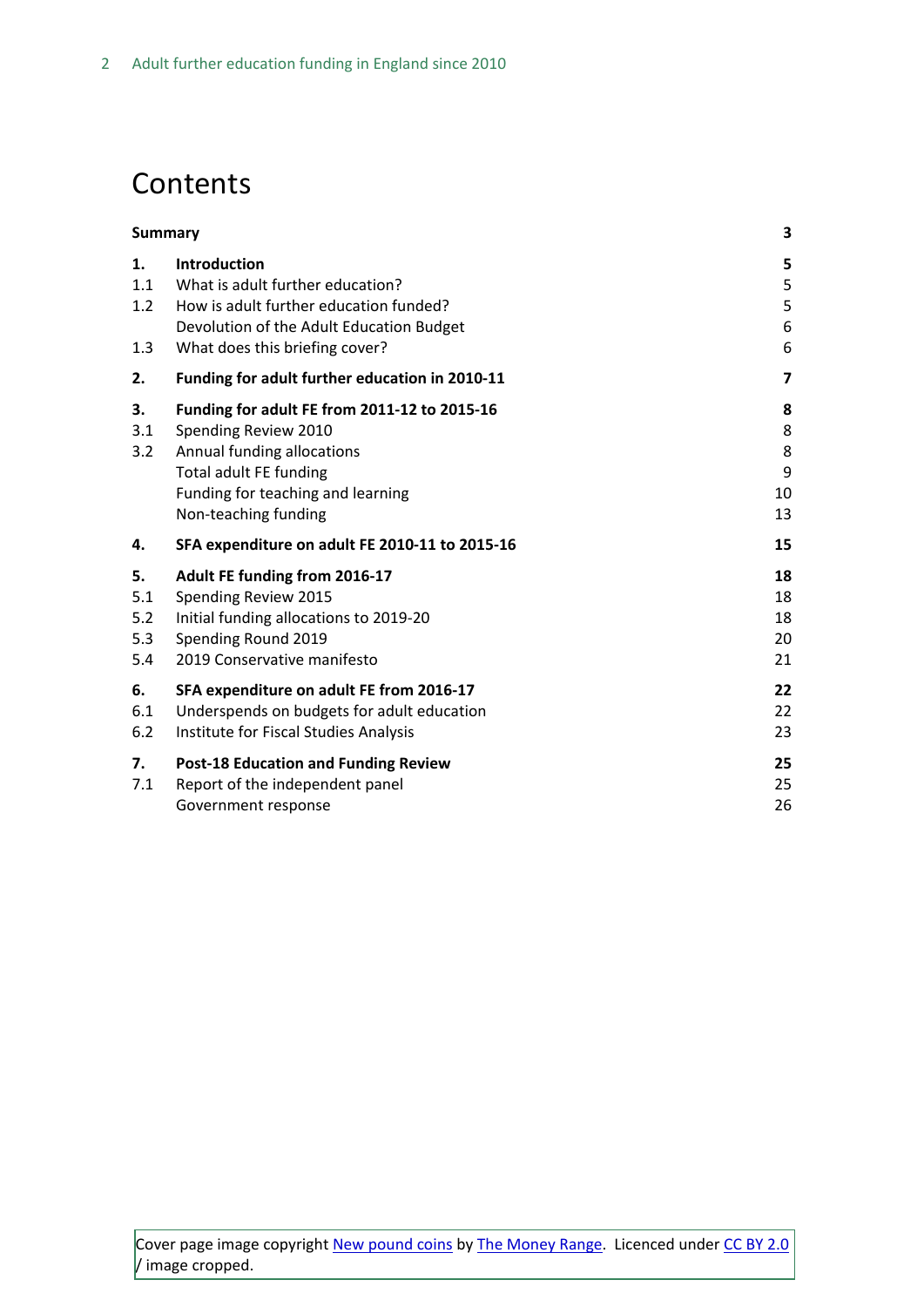## <span id="page-2-0"></span>Summary

#### 2010-11 to 2015-16

The initial teaching and learning funding allocations for adult further education (FE) and skills in England fell from a 2010-11 baseline of £3.18 billion to £2.94 billion in 2015-16, a reduction of 8% in cash terms or 15% in real terms. The allocation for 2015-16 fell further as a result of the 2015 Summer Budget, which reduced the non-apprenticeship part of the Adult Skills Budget (ASB) by an additional 3.9%.

While funding for community learning and offender learning stayed fairly constant over the period, ASB funding declined by 29% in cash terms between 2010-11 and 2015-16 – this in part connected to the replacement of grant funding with loan funding for some learners from 2013-14 onwards. The minimum annual funding allocated to adult apprenticeships increased by 113% between 2010-11 and 2015-16, meaning that non-apprenticeship funding comprised a smaller proportion of the reduced ASB.

Actual expenditure on adult FE by the Skills Funding Agency (the predecessor funding body to the ESFA) shows a similar pattern, with expenditure on community learning and offender learning staying constant but ASB spending falling by 32% in cash terms between 2010-11 and 2015-16, from £3.63 billion to £2.48 billion. Within the ASB, expenditure on adult apprenticeships increased from £0.45 billion to £0.71 billion over the period (an increase of 58%), while non-apprenticeship ASB spending fell by 54%, from £2.50 billion to £1.14 billion. It should be noted that these figures, and the chart opposite, do not include spending on Advanced Learner Loans. In the 2013-14 academic year, the Student Loans Company paid out £116 million in loans; in 2014-15 it paid out £145 million, and in 2015-16 it paid out £182 million.

#### 2016-17 onwards

Under the Spending Review 2015 settlement the newly created Adult Education Budget (comprising non-apprenticeship ASB plus community learning and discretionary learner support) was set to be held constant in cash terms at £1.5 billion up to 2019-20. However, the Government subsequently decided that a portion of the AEB would be retained centrally to spend on other Department for Education priorities. As a result, the annual AEB was reduced to £1.34 billion from 2016-17 onwards.

Under the Spending Review settlement, funding for apprenticeships and loans was set to increase by 92% and 140% respectively between the 2015-16 baseline and 2019-20. From 2017-18 onwards, apprenticeship funding has, in part, been provided via the apprenticeship levy.

**19+ FE TEACHING & LEARNING FUNDING** 



**ASB, EMPLOYER OWNERSHIP & ADVANCED LEARNER LOANS FUNDING**





#### **19+ FE TEACHING & LEARNING FUNDING** £bn, cash

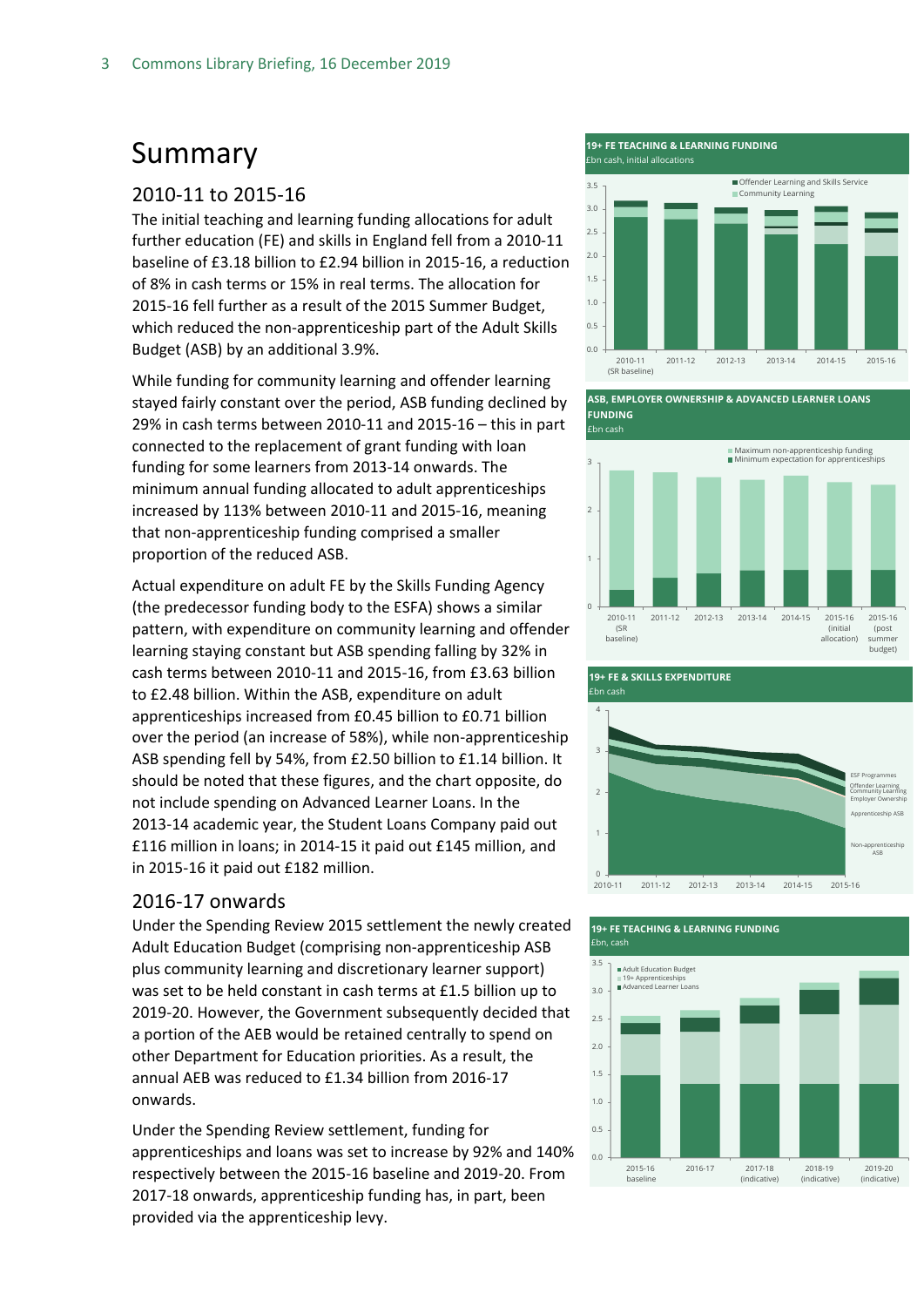The Spending Round 2019 set out the Government's spending plans for 2020-21 only. The overall settlement comprised a 3.3% real-terms increase to the DfE resource budget compared to 2019-20, including an additional £400 million for 16-19 education. The Spending Round document did not refer specifically to adult FE.

Analysis published by the Institute for Fiscal Studies in September 2019 stated, among other things, that:

- Spending on apprenticeships and other work-based learning for adults fell by about 25% in real terms between 2009-10 and 2018-19. Specific spending on apprenticeships (including 16-18 and 19+ apprenticeships) rose by about 36% in real terms over the same period.
- Funding for other adult education (mostly classroom-based and community learning) peaked at around £4.1 billion in 2003-04. It then fell by nearly two thirds by 2018-19 (32% fall between 2003-04 and 2009-10 and a further 47% fall between 2009-10 and 2018-19).
- Most of the fall in non-apprenticeship adult FE can be accounted for by declining learner numbers, which fell from 4.4 million in 2004-05 to about 1.5 million in 2017-18.

#### Review of Post-18 Education and Funding

In February 2018, the then Prime Minister, Theresa May, announced a wide-ranging review of Post-18 Education and Funding. She additionally stated that the review would be informed by advice from an independent panel led by Philip Augar.

The report of the independent panel was published on 30 May 2019. It highlighted the fall in funding for adult skills between 2009-10 and 2017-18 and stated that the impact of this could be seen in declining learner numbers. The report made a number of recommendations concerning adult FE funding generally and specifically relating to FE at Levels 3, 4, 5 and 6.

In October 2019 the Government stated that it had "not taken any decisions with regards to the recommendations" and would "provide Parliament with an update later in the year."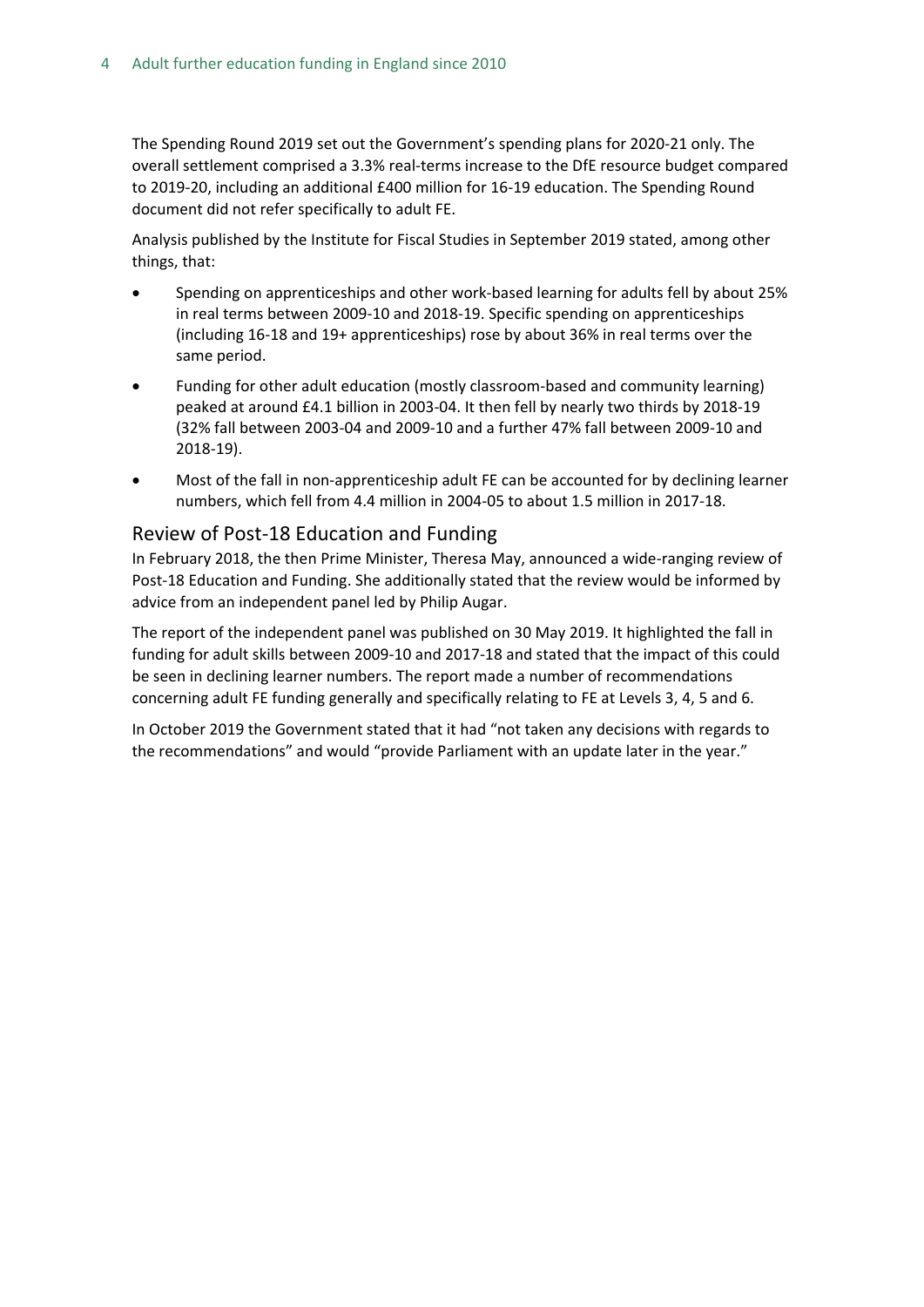## <span id="page-4-0"></span>1. Introduction

There are two systems of revenue funding for post-16 further education (FE) in England: the 16-19 funding system and the adult education funding system. This briefing provides information on the latter. Information on the former is provided in Library Briefing 7019, [16-19 education funding in](https://researchbriefings.parliament.uk/ResearchBriefing/Summary/SN07019)  [England since 2010.](https://researchbriefings.parliament.uk/ResearchBriefing/Summary/SN07019)

### <span id="page-4-1"></span>1.1 What is adult further education?

The term adult FE is used in this briefing to refer to education for individuals aged 19 and over that takes place outside of school and the higher education sector. [1](#page-4-3)

In 2017-18, there were around 2.2 million publicly-funded learners aged 19+ in some form of adult FE. This included 638,200 on an apprenticeship and 504,500 on community learning courses. $<sup>2</sup>$  $<sup>2</sup>$  $<sup>2</sup>$  The total number of learners</sup> has declined by 31% since 2011-12. Over 1,000 providers were allocated some form of public funding to deliver adult FE in 2019-20.<sup>[3](#page-4-5)</sup>

### <span id="page-4-2"></span>1.2 How is adult further education funded?

The budget for adult FE is set by the Government, often in an annual skills funding statement or letter. After it has received details of its budget, the Education and Skills Funding Agency (ESFA) confirms each FE provider's funding allocation or maximum contract value for the forthcoming year.<sup>[4](#page-4-6)</sup> Providers then earn funding up to their maximum by delivering education and training that is approved for public funding. Information on the qualifications and learning that is approved for funding in 2019-20 can be found in the [ESFA's funding rules guidance.](https://www.gov.uk/government/publications/adult-education-budget-aeb-funding-rules-2019-to-2020)

#### **Box 1: Creation of the ESFA**

From April 2017 the Education Funding Agency and the Skills Funding Agency merged to form one body – the ESFA. The ESFA is responsible for the funding of education for 5-16 year olds, education and training for 16- 19 year olds, apprenticeships and adult education, and for managing school building programmes.<sup>[5](#page-4-7)</sup>

Details of funding allocations for individual providers are available via the links below (NB: allocations for 2019-20 only cover non-devolved Adult Education Budget provision):

- [2019-20](https://www.gov.uk/government/publications/funding-allocations-to-training-providers-2018-to-2019)
- [2018-19](https://www.gov.uk/government/publications/funding-allocations-to-training-providers-2018-to-2019)
- [2017-18](https://www.gov.uk/government/publications/funding-allocations-to-training-providers-2017-to-2018)

Community learning covers a wide range of non-formal courses, such as IT courses, employability skills and family learning. It is provided primarily by local authorities and FE colleges.

<span id="page-4-3"></span><sup>&</sup>lt;sup>1</sup> Any references in the briefing to further education or adult education should be taken as referring to learners aged 19 and over. 2 Department for Education, *[Further education and skills: November 201](https://www.gov.uk/government/statistics/further-education-and-skills-november-2018)8*, 28 March 2019.

<span id="page-4-6"></span><span id="page-4-5"></span><span id="page-4-4"></span><sup>&</sup>lt;sup>3</sup> Including public funding in the form of an Advanced Learner Loan facility.<br><sup>4</sup> Learners with learning difficulties and disabilities were funded by the Education Funding Agency up to the age of 25.<br><sup>5</sup> [New agency to provide joined-up education and skills funding,](https://www.gov.uk/government/news/new-agency-to-provide-joined-up-education-and-skills-funding) Department for

<span id="page-4-7"></span>Education, 28 March 2017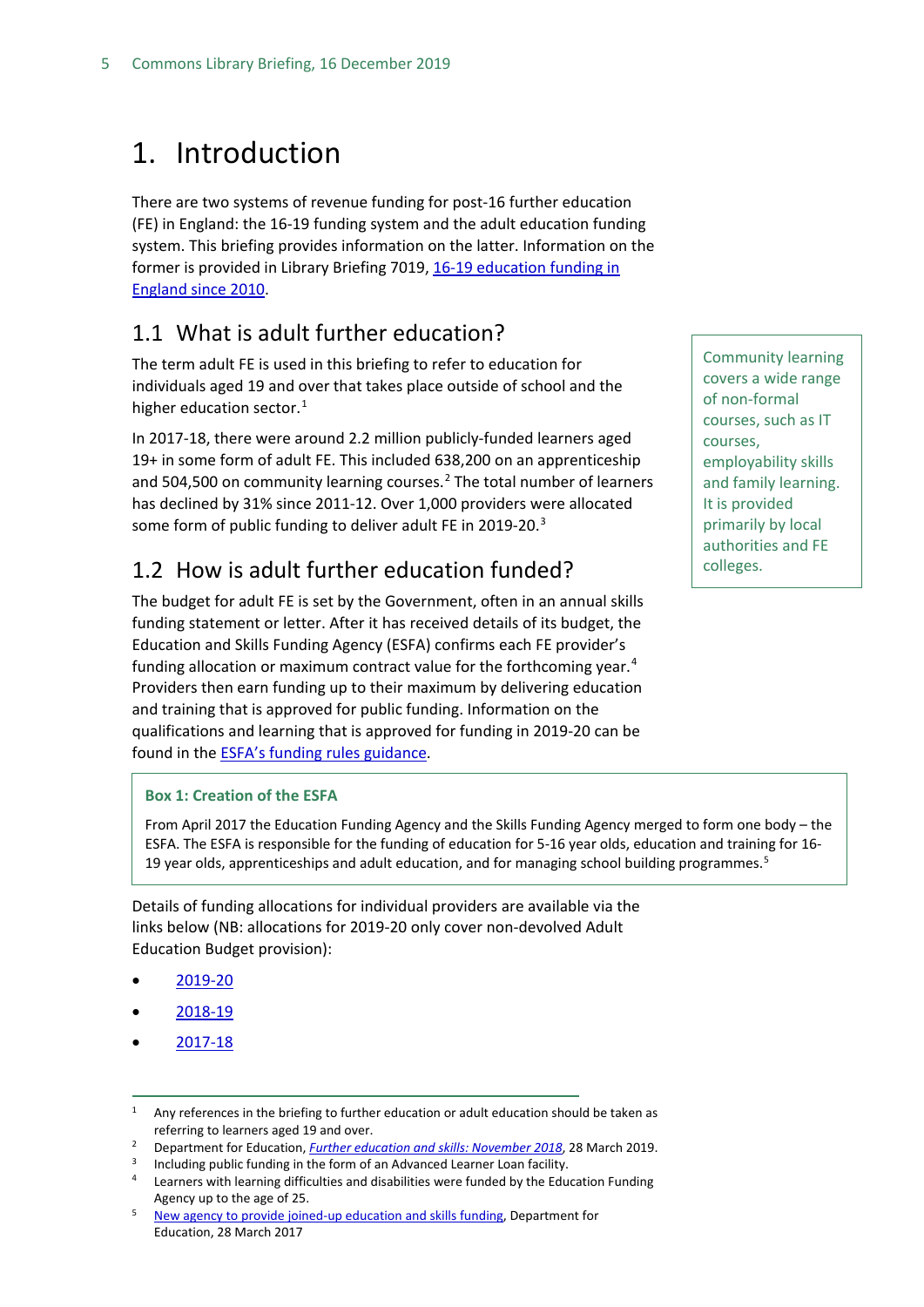- [2016-17](https://www.gov.uk/government/publications/sfa-funding-allocations-to-training-providers-2016-to-2017)
- $2015 16$
- [2014-15](https://www.gov.uk/government/uploads/system/uploads/attachment_data/file/339499/201415_Funding_Year_Values.csv/preview)
- [2005-2013](https://www.gov.uk/government/publications/sfa-funding-allocations-to-training-providers-2005-to-2013)

#### <span id="page-5-0"></span>Devolution of the Adult Education Budget

Control over the AEB, which funds the majority of non-apprenticeship adult FE in England, transferred to six Mayoral Combined Authorities (MCAs) and the Greater London Authority (GLA) from the 2019-20 academic year. The devolved authorities are:

- Cambridgeshire and Peterborough
- Greater Manchester
- Greater London
- Liverpool City Region
- Tees Valley
- West Midlands
- West of England

Following devolution, the devolved authorities are responsible for commissioning and funding AEB provision for learners resident in their areas. In total, £632 million of AEB funding was allocated to the devolved authorities in 2019-20, representing 49% of the AEB participation budget.

The ESFA remains responsible for funding provision for residents of nondevolved areas, representing 51% of the AEB.

Further information is available in Library Briefing 8596, [Devolution of the](https://researchbriefings.parliament.uk/ResearchBriefing/Summary/CBP-8596#fullreport)  [Adult Education Budget.](https://researchbriefings.parliament.uk/ResearchBriefing/Summary/CBP-8596#fullreport)

### <span id="page-5-1"></span>1.3 What does this briefing cover?

This briefing provides an overview of high level funding for adult FE in England since 2010, focusing on the funding provided by the Government to the sector as a whole rather than the distribution of funding between individual providers.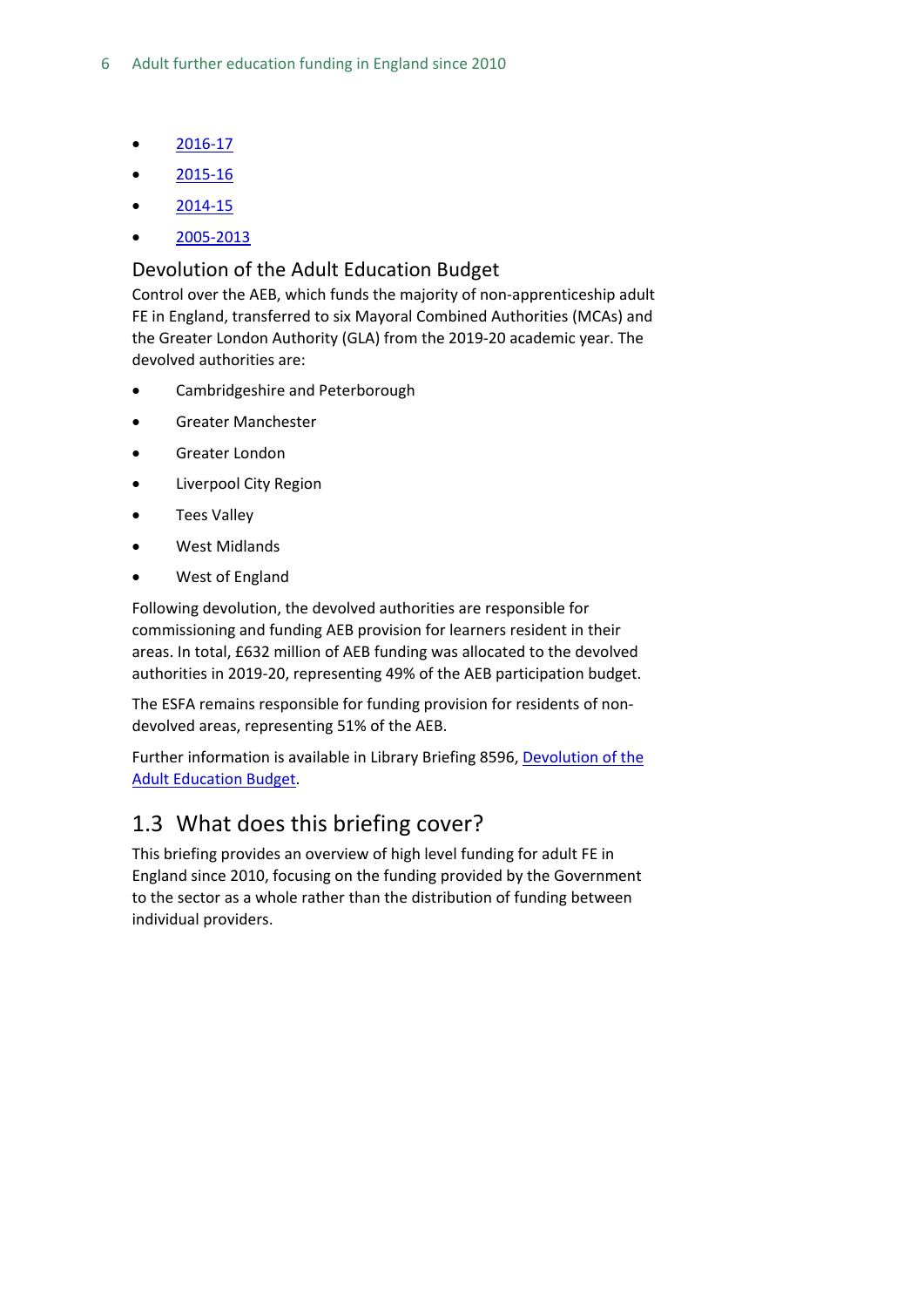## <span id="page-6-0"></span>2. Funding for adult further education in 2010-11

Initial funding allocations for adult FE in 2010-11 were set out in the Skills [Investment Strategy 2010-11,](http://dera.ioe.ac.uk/10482/1/Skills-Investment-Strategy.pdf) published by the Labour Government in November 2009. The strategy allocated total funding of £4.5 billion, including £3.16 billion for adult and employer responsive provision and £0.21 billion for adult safeguarded learning.

#### **Box 2: Adult FE participation funding streams 2010-11**

- **Adult responsive provision**: traditionally comprised learning delivered to adults in further education colleges. By 2010-11 it included adult learning delivered by a range of providers but excluded learning delivered wholly on an employer's premises.
- **Employer responsive provision**: learning that took place wholly on the employer's premises, including adult apprenticeships and Train to Gain (training for employees who lacked basic skills or qualifications below a specified level).
- **Adult Safeguarded Learning** (referred to as community learning from 2013-14 onwards): funding for occupational courses, delivered by FE colleges, local authorities, the voluntary sector and other training providers.
- **Offender Learning and Skills Service**: funding for the provision of vocational and employability skills for offenders in custody.

These 2010-11 allocations were altered following the 2010 general election. In a speech shortly after the election, the new Chancellor, George Osborne,

announced that £6.25 billion of "wasteful spending across the public sector would be cut", £500 million of which would be re-invested. The cut included a reduction in spending by the Department for Business, Innovation and Skills of £83[6](#page-6-1) million.<sup>6</sup>

In a [letter](https://www.gov.uk/government/uploads/system/uploads/attachment_data/file/31996/10-1013-sfa-funding-letter-2010-11.pdf) of 17 June 2010, the then Secretary of State for Business, Innovation and Skills, Vince Cable, set out the revised budget for the SFA in 2010-11, as detailed in the table opposite.

The letter stated that Train to Gain funding would be reduced by £200 million, with £150 million being used to deliver additional apprenticeship places and £50 million used for

| Skills Investment<br><b>Skills Funding</b><br>% change<br>Letter 2010-11,<br>Nov 2009 to<br>Strategy, Nov<br>2009<br>June 2010<br>June 2010<br>$+1%$<br>1.78<br>1.80<br>Adult Learner Responsive<br><b>Employer Responsive</b><br>1.38<br>1.31<br>$-5%$<br><b>Adult Apprenticeships</b><br>0.40<br>0.55<br>+38%<br>Workplace Learning (Train to Gain)<br>$-23%$<br>0.98<br>0.76<br><b>Total Responsive Funding</b><br>$-2%$<br>3.16<br>3.11<br>Adult Safeguarded Learning<br>0.21<br>0.21<br>0%<br>Offender Learning and Skills Service<br>0.13<br>0.15<br>$+8%$<br><b>Total Participation Funding</b><br>3.51<br>3.46<br>$-1%$<br>0.16<br>0.16<br>Learner Support<br>0%<br>FE Development, Capacity and Quality<br>0.24<br>0.23<br>$-5%$<br><b>Total Capital Grants</b><br>0.51<br>0.56<br>$+9%$<br><b>Total Administration</b><br>0.08<br>0.10<br>$+27%$<br><b>Grand Total</b><br>4.50<br>4.51<br>0% | 19+ FE & SKILLS BUDGET<br>England, £ billion cash |  |  |
|--------------------------------------------------------------------------------------------------------------------------------------------------------------------------------------------------------------------------------------------------------------------------------------------------------------------------------------------------------------------------------------------------------------------------------------------------------------------------------------------------------------------------------------------------------------------------------------------------------------------------------------------------------------------------------------------------------------------------------------------------------------------------------------------------------------------------------------------------------------------------------------------------------|---------------------------------------------------|--|--|
|                                                                                                                                                                                                                                                                                                                                                                                                                                                                                                                                                                                                                                                                                                                                                                                                                                                                                                        |                                                   |  |  |
|                                                                                                                                                                                                                                                                                                                                                                                                                                                                                                                                                                                                                                                                                                                                                                                                                                                                                                        |                                                   |  |  |
|                                                                                                                                                                                                                                                                                                                                                                                                                                                                                                                                                                                                                                                                                                                                                                                                                                                                                                        |                                                   |  |  |
|                                                                                                                                                                                                                                                                                                                                                                                                                                                                                                                                                                                                                                                                                                                                                                                                                                                                                                        |                                                   |  |  |
|                                                                                                                                                                                                                                                                                                                                                                                                                                                                                                                                                                                                                                                                                                                                                                                                                                                                                                        |                                                   |  |  |

Sources: BIS, *Skills Investment Strategy, 2010-11,* November 2009; BIS, *Funding Letter to Skills Funding Agency,* 17 June 2010.

additional capital investment in FE colleges. An extra £15 million was also allocated to the SFA "to support the sector to deliver genuine efficiencies".<sup>[7](#page-6-2)</sup>

<span id="page-6-1"></span> 6 [Speech by the Chancellor of the Exchequer, Rt Hon George Osborne MP, announcing](https://www.gov.uk/government/speeches/speech-by-the-chancellor-of-the-exchequer-rt-hon-george-osborne-mp-announcing-62-billion-savings)  [£6.2 billion savings,](https://www.gov.uk/government/speeches/speech-by-the-chancellor-of-the-exchequer-rt-hon-george-osborne-mp-announcing-62-billion-savings) HM Treasury, 24 May 2010; [George Osborne outlines detail of](http://news.bbc.co.uk/1/hi/uk_politics/8699522.stm)  [£6.2bn spending cuts,](http://news.bbc.co.uk/1/hi/uk_politics/8699522.stm) BBC News, 24 May 2010.

<span id="page-6-2"></span><sup>7</sup> BIS, [Funding Letter to Skills Funding Agency: 2010-11,](https://www.gov.uk/government/uploads/system/uploads/attachment_data/file/31996/10-1013-sfa-funding-letter-2010-11.pdf) 17 June 2010.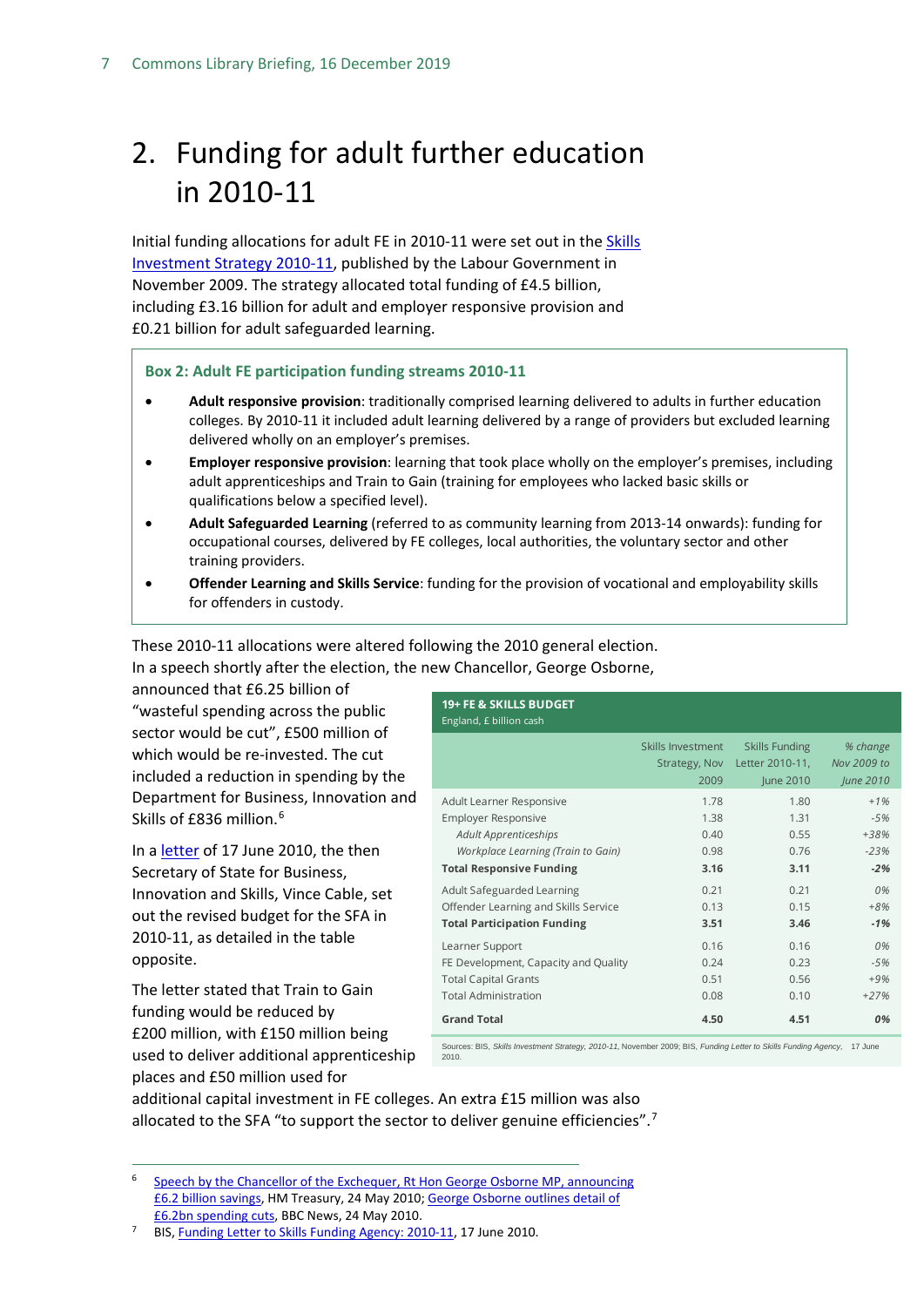## <span id="page-7-0"></span>3. Funding for adult FE from 2011-12 to 2015-16

### <span id="page-7-1"></span>3.1 Spending Review 2010

The Comprehensive Spending Review 2010 set out the parameters for public spending over the period 2011-12 to 2014-15. Under the settlement, the adult FE resource budget was to fall by 25% from a baseline of £4.3 billion in 2010-11 to £3.2 billion in 2014-15.[8](#page-7-3)

A strategy document published by the Coalition Government in November 2010, Further Education – [New Horizon: Investing in Skills for Sustainable](https://www.gov.uk/government/uploads/system/uploads/attachment_data/file/32366/10-1272-strategy-investing-in-skills-for-sustainable-growth.pdf)  [Growth,](https://www.gov.uk/government/uploads/system/uploads/attachment_data/file/32366/10-1272-strategy-investing-in-skills-for-sustainable-growth.pdf) provided further information on the spending review settlement and outlined a number of reforms to be made over the period to 2014-15:

- fully-funded provision would be focused on learners with very low levels of skills and there would be an expectation that leaners and employers would contribute to the costs of intermediate and higher level courses;
- grant funding for learners aged 24 and over studying at levels 3 and 4 would be removed and replaced with a new loans facility (Advanced Learner Loans);
- spending on adult apprenticeships would increase by "up to £250 million a year by 2014-15 compared with the 2010-11 spending review baseline;
- the community learning budget would be protected;
- Train to Gain would be abolished and funding for workplace training would be focused on SMEs; and
- English for Speakers of Other Languages (ESOL) would be "refocused", including removing funding for ESOL delivered in the workplace.<sup>[9](#page-7-4)</sup>

The Spending Round 2013 extended the spending review settlement to 2015-16 and announced further savings to the FE budget of "at least £260 million", to be made "by prioritising higher value qualifications, and reducing non-participation spending."[10](#page-7-5)

### <span id="page-7-2"></span>3.2 Annual funding allocations

The November 2010 strategy document set out the adult FE funding allocations for 2011-12 and also outlined the 2010-11 funding baselines used for the 2010 spending review. It should be noted that the spending review baselines are not directly comparable with the 2010-11 funding allocations set out in section 1 of this briefing.

<span id="page-7-3"></span> <sup>8</sup> [Department for Business, Innovation and Skills Spending Review Settlement,](https://www.gov.uk/government/news/the-department-for-business-innovation-and-skills-spending-review-settlement) BIS, 20 October 2010.

<span id="page-7-4"></span>BIS, Further Education – New Horizon: Investing in Skills for Sustainable Growth, November 2010, pp4-5.

<span id="page-7-5"></span><sup>&</sup>lt;sup>10</sup> HM Treasury[, Spending Round 2013,](https://www.gov.uk/government/uploads/system/uploads/attachment_data/file/209036/spending-round-2013-complete.pdf) Cm 8639, June 2013, p40.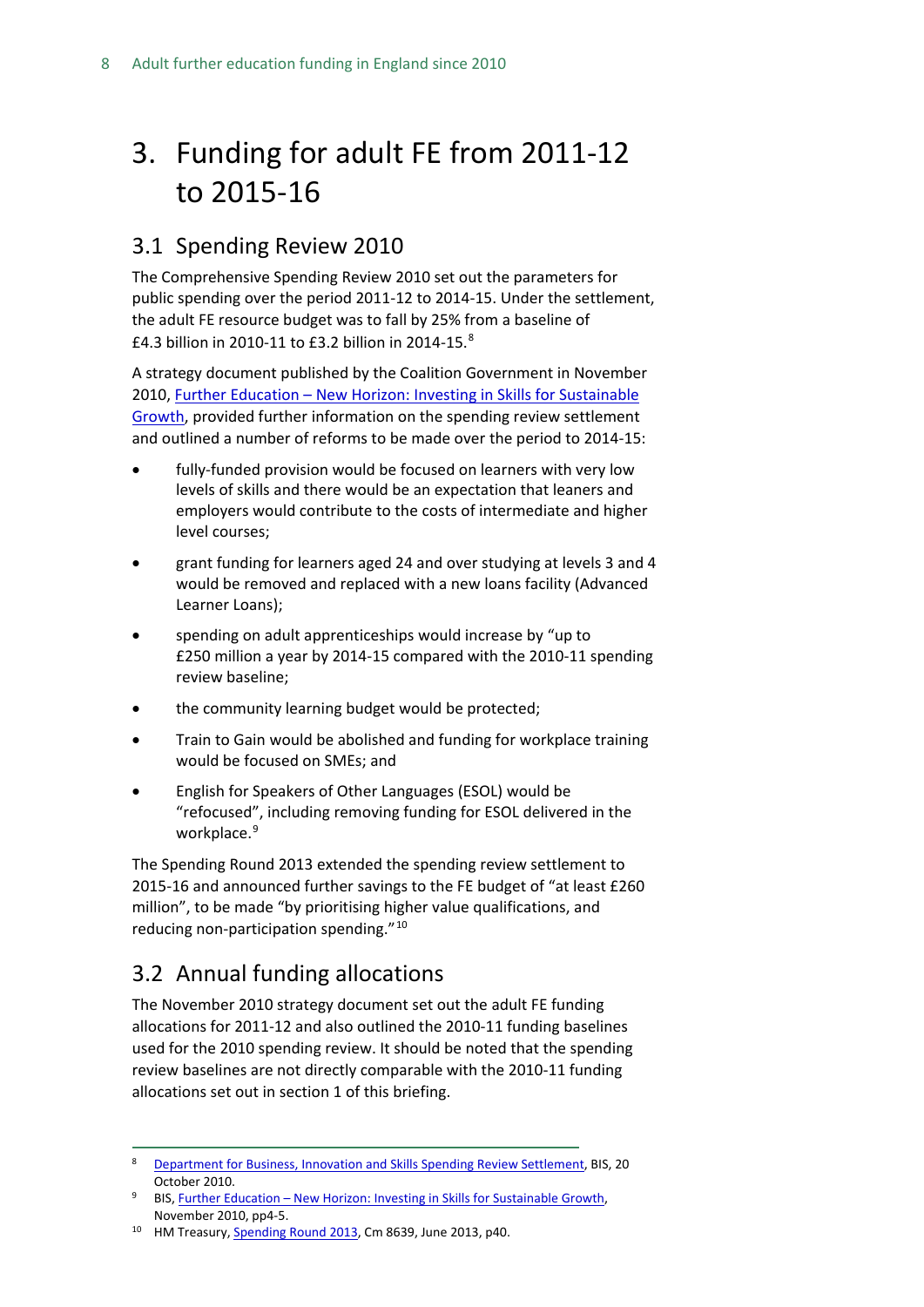Funding allocations for the later years of the spending review period were set out in a series of subsequent publications:

- 2012-13 [Skills Investment Statement 2011 –](https://www.gov.uk/government/uploads/system/uploads/attachment_data/file/32374/11-1374-skills-investment-statement-2011-2014.pdf) 2014: Investing in a [World Class Skills System,](https://www.gov.uk/government/uploads/system/uploads/attachment_data/file/32374/11-1374-skills-investment-statement-2011-2014.pdf) 1 December 2011.
- 2013-14 [Skills Funding Statement 2012-2015,](https://www.gov.uk/government/uploads/system/uploads/attachment_data/file/82774/bis-12-p172x-skills-funding-statement-2012-2015.pdf) December 2012
- 2014-15 [Skills Funding Statement 2013-2016,](https://www.gov.uk/government/uploads/system/uploads/attachment_data/file/278529/bis-14-p172a-skills-funding-statement-2013-2016.pdf) February 2014.
- 2015-16 [Skills funding letter: April 2015 to March 2016,](https://www.gov.uk/government/publications/skills-funding-letter-april-2015-to-march-2016) February 2015.

#### <span id="page-8-0"></span>Total adult FE funding

Total funding allocated to adult FE (excluding the European Social Fund) declined from £3.91 billion in 20[11](#page-8-1)-12 $^{11}$  to £3.74 billion in 2015-16 – a reduction of 4.4% in cash terms and 10.1% in real terms.<sup>[12](#page-8-2)</sup> These figures include funding for Advanced Learner Loans, for which some additional funding was obtained outside of the spending review settlement.<sup>[13](#page-8-3)</sup> If funding for loans is excluded then total direct funding for adult FE fell from £3.91 billion in 2011-12 to £3.24 billion in 2015-16 – a fall of 17% in cash terms and 22% in real terms.

A more detailed breakdown of funding over the period of the 2010 spending review is provided in the following two sections.



#### **Box 3: European Social Fund**

Money from the European Social Fund (ESF) is used to support individuals who are not supported by the standard funding system. The total value of the ESF programme for 2007-2013 was £1.6 billion and the follow on programme for 20[14](#page-8-4)-2020 is expected to total £1.0 billion.<sup>14</sup> An estimate of the likely ESF funding to be used in a given year has been included in some skills investment statements, but not on a consistent basis. Between 2011-12 and 2015-16 the estimated funding from the ESF in any given year ranged between £0.17 billion and £0.18 billion.

After the UK leaves the EU it will no longer receive European structural funding (of which the social fund is a part). In order to replace this funding, the Government has pledged to set up a Shared Prosperity Fund to "reduce inequalities between communities and help deliver sustainable, inclusive growth."[15](#page-8-5) In the short term, under the terms of the Withdrawal Agreement the UK would continue to participate in the current round of ESF funding until programme closure.<sup>16</sup>. In the event of a no-deal Brexit, the Government has guaranteed to fund all ESF projects that would have been funded by the EU under the 2014-2020 programme period, with payments up to 2023. [17](#page-8-7)

<span id="page-8-1"></span><sup>&</sup>lt;sup>11</sup> The baseline for 2010-11 used in the 2010 Spending Review does not provide a figure for total FE and Skills funding in 2010-11 that is comparable to later years.

<span id="page-8-2"></span><sup>12</sup> Real terms reduction calculated using 2019-20 prices based on the September 2019 GDP deflator.<br><sup>13</sup> BIS & SFA, *Skills Funding Statement 2012-2015*, December 2012, p6.

<span id="page-8-3"></span><sup>&</sup>lt;sup>14</sup> SFA[, Annual Report and Accounts 2015 to 2016,](https://www.gov.uk/government/publications/skills-funding-agency-annual-report-and-accounts-2015-to-2016) July 2016, p12.

<span id="page-8-5"></span><span id="page-8-4"></span><sup>&</sup>lt;sup>15</sup> Education and Skills Funding Agency, **Funding for academic year 2019 to 2020 for people** [aged over 16,](https://assets.publishing.service.gov.uk/government/uploads/system/uploads/attachment_data/file/764216/20181212_FINAL_ESFA_funding_letter.pdf) December 2018.

<span id="page-8-7"></span><span id="page-8-6"></span><sup>&</sup>lt;sup>16</sup> [PQ 630,](https://www.parliament.uk/written-questions-answers-statements/written-question/commons/2019-10-15/630) 21 October 2019.

<sup>&</sup>lt;sup>17</sup> Department for Business, Energy and Industrial Strategy, **European Social Fund (ESF)** [after Brexit,](https://www.gov.uk/guidance/european-social-fund-esf-after-brexit) last updated 21 October 2019.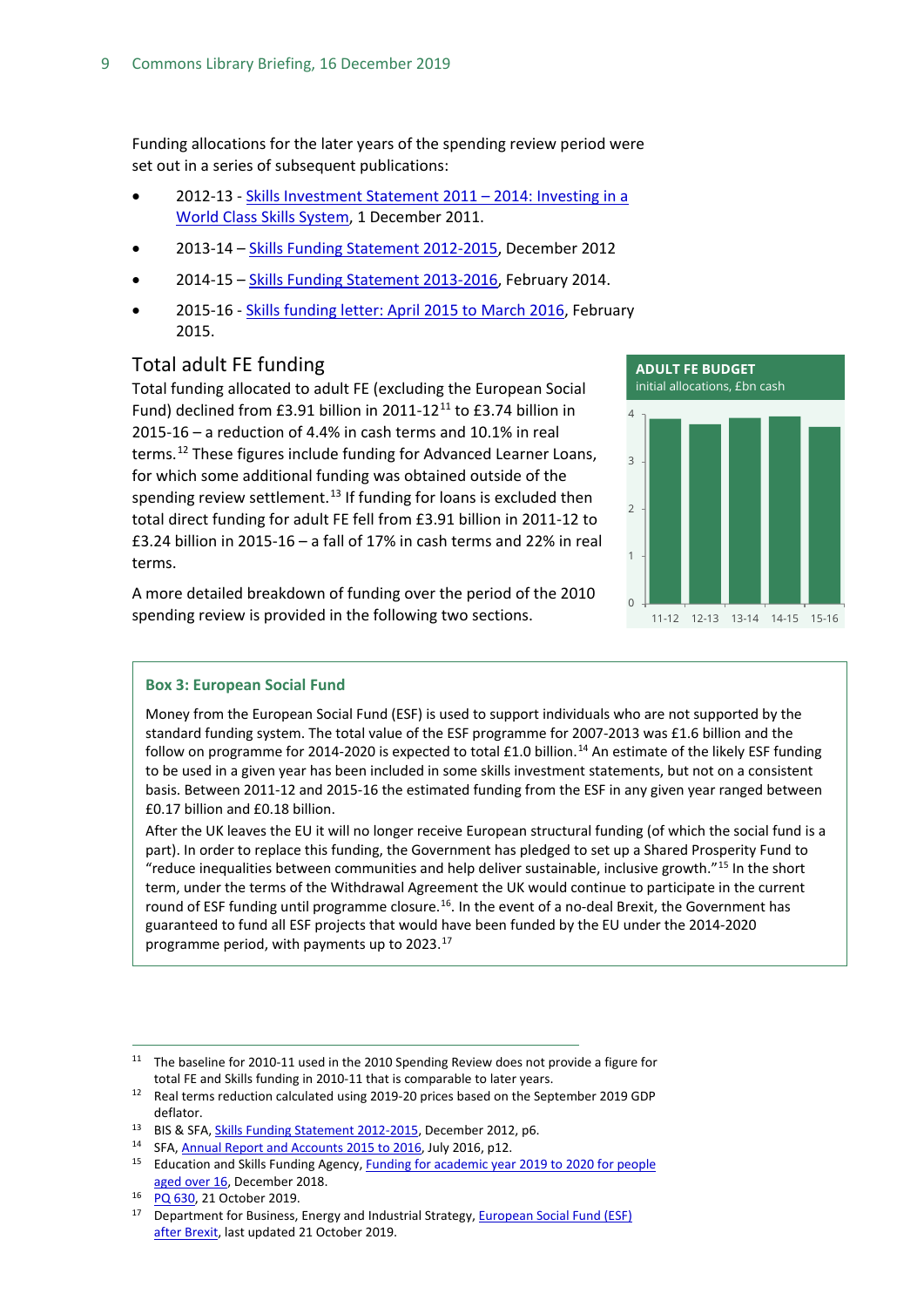#### <span id="page-9-0"></span>Funding for teaching and learning

From 2011-12, funding for classroom-based adult FE, adult apprenticeships and other workplace training was combined to form a single Adult Skills Budget (ASB). Some teaching and learning funding remained outside the ASB, however, including:

- **Community learning**: referred to as Adult Safeguarded Learning until 2013-14, community learning comprises a wide range of non-formal courses, such as IT courses, employability skills and family learning, primarily provided by local authorities or further education colleges; and
- **Offender learning and skills service (OLSS)**: the OLSS contracts with four organisations who provide learning and skills training for offenders in custody in England.

These funding streams remained broadly unchanged through to 2015-16, with the addition of funding for [24+ Advanced Learner Loans](https://www.gov.uk/advanced-learner-loan/overview) and the Employer Ownership pilots from 2013-14 onwards.<sup>[18](#page-9-1)</sup>

#### **Box 4: Advanced Learner Loans**

From 2013-14, grant funding for leaners aged 24 and over studying at levels 3 and 4 (e.g. A-levels) was removed and replaced with Advanced Learner Loans. Initially, loans also replaced grants for apprentices aged 24 and over studying at level 3 and above. However, loans for apprentices were dropped from February 2014 onwards, in part due to low take-up, and higher level apprenticeships were instead made eligible for grant funding from the ASB.[19](#page-9-2)

Since the 2016-17 academic year, Advanced Learner Loans have additionally been available for 19-23 year olds studying at levels 3 and 4, and to learners aged 19 and over studying at levels 5 and 6.<sup>20</sup> The availability of loans does not replace the entitlement to full grant funding for learners aged 19-23 undertaking their first level 3 qualification. $21$ 

The amount a learner can receive in a loan depends on the course they are studying and their fees. They begin to repay their loan (plus interest), subject to income, from the April following the completion of their course. Repayments are made at 9% of any income in excess of £25,716 a year.

More information on Advanced Learner Loans is available on the Gov.uk website at, [Advanced Learner Loan](https://www.gov.uk/advanced-learner-loan/overview) and in ESFA guidance, *[Advanced learner loans funding rules 2019 to 2020.](https://www.gov.uk/government/publications/advanced-learner-loans-funding-rules-2019-to-2020)*

Initial ASB funding fell from £2.84 billion in 2010-11 to £2.01 billion in 2015-16, a reduction of 29% in cash terms and 34% in real terms. It should be noted, however, that from 2013-14 onwards, part of this reduction is associated with the introduction of funding for Advanced Learner Loans and Employer Ownership pilots.

<span id="page-9-1"></span><sup>&</sup>lt;sup>18</sup> Under the Employer Ownership Pilot Scheme funding for vocational training was allocated directly to employers who were invited to enter a competition to secure funds. More information is available at[: Employer Ownership of Skills pilot.](https://www.gov.uk/government/publications/employer-ownership-of-skills-pilot)

<span id="page-9-2"></span><sup>&</sup>lt;sup>19</sup> SFA & BIS, Skills Funding [Statement 2013-2016,](https://www.gov.uk/government/uploads/system/uploads/attachment_data/file/278529/bis-14-p172a-skills-funding-statement-2013-2016.pdf) February 2014, p10.

<span id="page-9-3"></span> $20$  A guide to qualification levels is available on the Gov.uk website at: Compare different [qualification levels.](https://www.gov.uk/what-different-qualification-levels-mean/compare-different-qualification-levels)

<span id="page-9-4"></span><sup>&</sup>lt;sup>21</sup> SF[A, Advanced Learner Loans funding and performance management rules, 2016-17,](https://www.gov.uk/government/uploads/system/uploads/attachment_data/file/533980/Advanced_Learner_Loans_funding_rules_2016_to_2017_V3.pdf) July 2016, p6.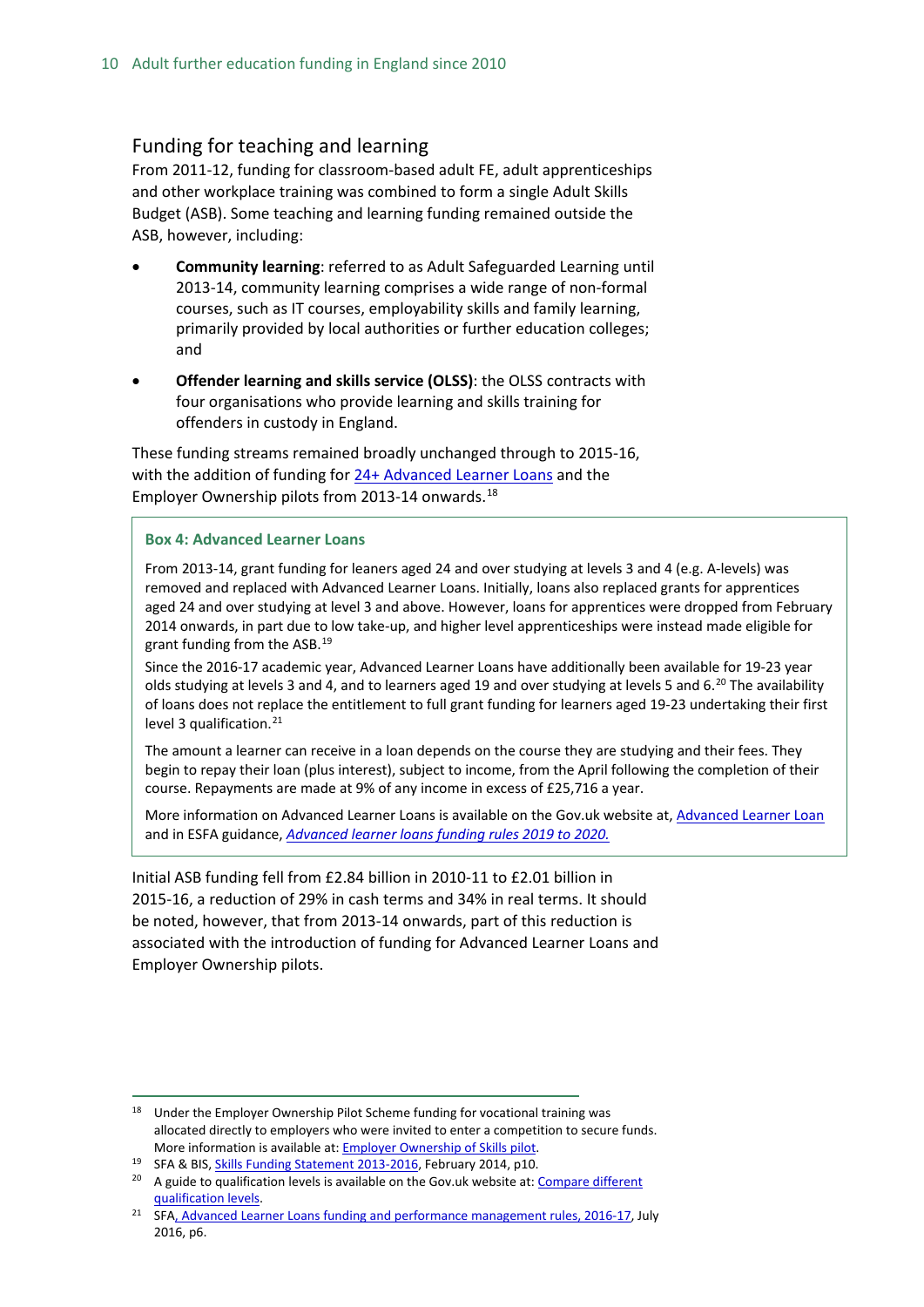The funding statements indicated a minimum level of funding that it was expected should be used for apprenticeships. The funding earmarked for apprenticeships increased from a 2010-11 baseline of £360 million to £770 million in 2015-16 – a real terms increase of just under 100%. As a result, the maximum funding allocated to nonapprenticeship learning across the ASB, the Employer Ownership Pilots and Advanced Learner Loans declined from £2.48 billion in 2010-11 to £1.82 billion in 2015-16 – a reduction of 26% in cash terms and 32% in real terms.<sup>[22](#page-10-0)</sup>

£bn cash, initial allocations  $0.0$ 0.5 1.0 1.5 2.0  $2.5$ 3.0 3.5 2010-11 (SR baseline) 2011-12 2012-13 2013-14 2014-15 2015-16 Adult Skills Budget Advanced Learner Loans ■ Employer Ownership Community Learning ■ Offender Learning and Skills Service

**19+ FE TEACHING & LEARNING FUNDING** 

The other major components of the adult FE teaching and learning budget

saw little change in cash terms over the period. Funding for community learning was held at £211 million per year until 2014-15, before increasing to £216 million in 2015-16 in order to provide an additional £5 million for pilot courses to help adults recover from mild to moderate mental illness. $^{23}$  $^{23}$  $^{23}$ Funding for the Offender Learning and Skills Service decreased from the 2010-11 baseline of £135 million to an initial allocation of £129 million in 2015-16.

Overall, excluding the European Social Fund but including Advanced Learner Loans, initial funding for adult FE teaching and learning fell from £3.18 billion in 2010-11 to £2.94 billion in 2015-16, a reduction of 8% in cash terms or 15% in real terms. The funding allocation for each funding stream in each year is provided in the table on the following page.

<span id="page-10-0"></span> $22$  In 2011-12 and 2012-13, the minimum expectation for apprenticeships covered apprenticeships delivered through the ASB. For 2013-14, it covered apprenticeships delivered through the ASB, the Employer Ownership Pilots and Advanced Learner Loans. For 2014-15 and 2015-16 it covered apprenticeships delivered through the ASB and the Employer Ownership Pilots; Advanced Leaner Loans were no longer available for apprenticeships from February 2014.

<span id="page-10-1"></span><sup>&</sup>lt;sup>23</sup> BIS, [Skills funding letter: April 2015 to March 2016,](https://www.gov.uk/government/publications/skills-funding-letter-april-2015-to-march-2016) February 2015.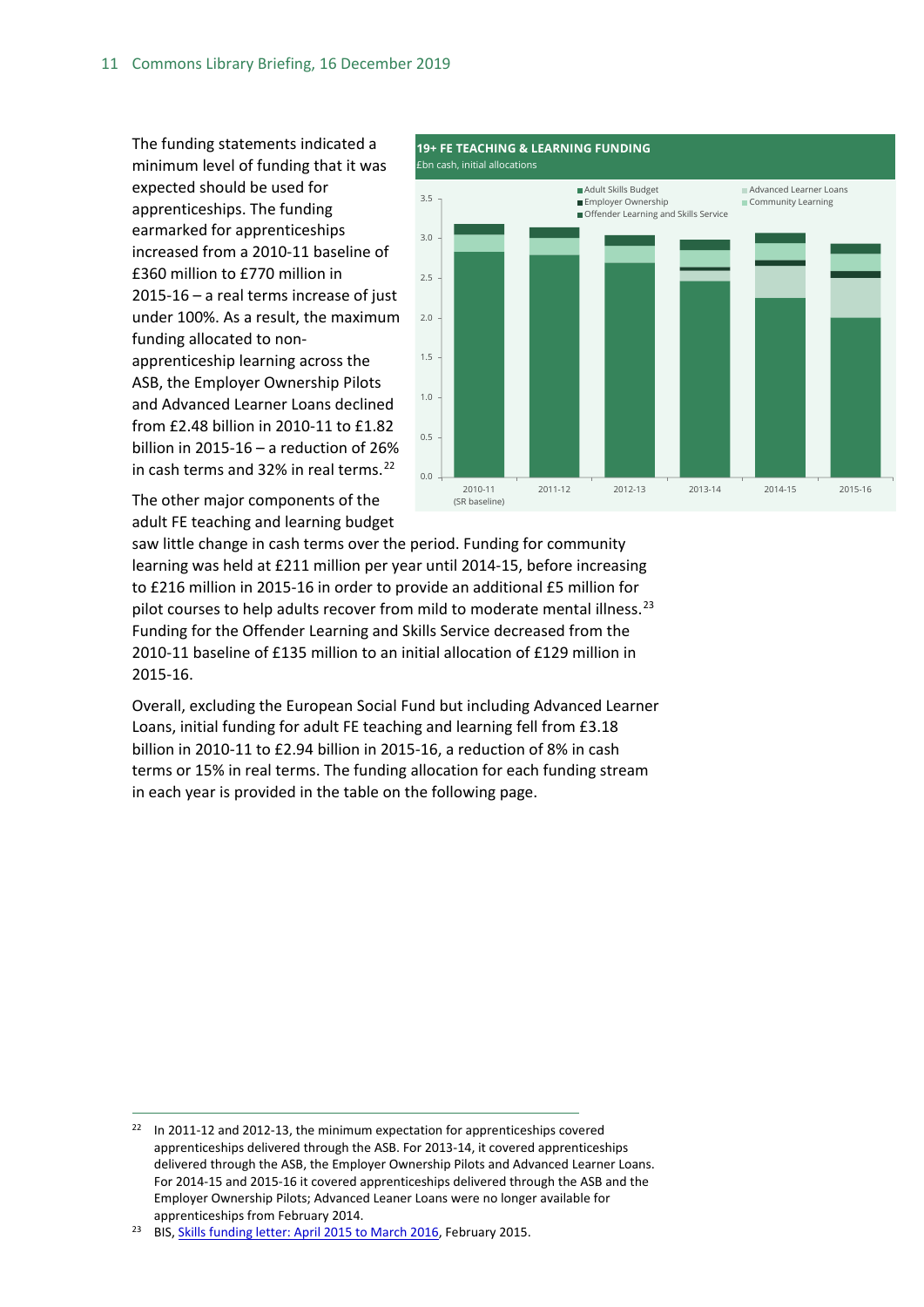| 19+ FE FUNDING, ENGLAND 2010-11 TO 2015-16<br>£bn, initial allocations |               |         |         |         |         |         |  |  |  |
|------------------------------------------------------------------------|---------------|---------|---------|---------|---------|---------|--|--|--|
|                                                                        | 2010-11       |         |         |         |         |         |  |  |  |
|                                                                        | (SR baseline) | 2011-12 | 2012-13 | 2013-14 | 2014-15 | 2015-16 |  |  |  |
| Cash prices                                                            |               |         |         |         |         |         |  |  |  |
| Adult Skills Budget                                                    | 2.84          | 2.80    | 2.70    | 2.47    | 2.26    | 2.01    |  |  |  |
| Employer Ownership                                                     | 0.00          | 0.00    | 0.00    | 0.05    | 0.07    | 0.09    |  |  |  |
| Advanced Learner Loans                                                 | 0.00          | 0.00    | 0.00    | 0.13    | 0.40    | 0.50    |  |  |  |
| Minimum expectation for apprenticeships <sup><i>a</i></sup>            | 0.36          | 0.61    | 0.70    | 0.76    | 0.77    | 0.77    |  |  |  |
| Offender Learning and Skills Service                                   | 0.13          | 0.13    | 0.13    | 0.13    | 0.13    | 0.13    |  |  |  |
| Adult Safeguarded Learning/Community Learning                          | 0.21          | 0.21    | 0.21    | 0.21    | 0.21    | 0.22    |  |  |  |
| Total Teaching and Learning "                                          | 3.18          | 3.14    | 3.04    | 2.98    | 3.07    | 2.94    |  |  |  |
| 2019-20 prices <sup>b</sup>                                            |               |         |         |         |         |         |  |  |  |
| Adult Skills Budget                                                    | 3.31          | 3.22    | 3.04    | 2.73    | 2.46    | 2.17    |  |  |  |
| Employer Ownership                                                     | 0.00          | 0.00    | 0.00    | 0.05    | 0.08    | 0.09    |  |  |  |
| Advanced Learner Loans                                                 | 0.00          | 0.00    | 0.00    | 0.14    | 0.43    | 0.54    |  |  |  |
| Minimum expectation for apprenticeships <sup>a</sup>                   | 0.42          | 0.70    | 0.79    | 0.84    | 0.84    | 0.83    |  |  |  |
| Offender Learning and Skills Service                                   | 0.16          | 0.15    | 0.15    | 0.14    | 0.14    | 0.14    |  |  |  |
| Adult Safeguarded Learning/Community Learning                          | 0.25          | 0.24    | 0.24    | 0.23    | 0.23    | 0.23    |  |  |  |
| Total Teaching and Learning "                                          | 3.72          | 3.61    | 3.43    | 3.30    | 3.35    | 3.18    |  |  |  |

Notes

(a) In 2011-12 and 2012-13, the minimum expectation for apprenticeships covered apprenticeships delivered through the ASB. For 2013-14, it covered apprenticeships delivered through the ASB, the Employer Ownership Pilots and Advanced Learner Loans. For 2014-15 and 2015-16 it covered apprenticeships delivered through the ASB and the Employer<br>(b) Prices adjusted to 2019-20 values using the GDP d

(c) Figures for total teaching and learning exclude funding from the European Social Fund

Values in shaded areas are based on the indicative budget for 2014-15 as no figure was provided in the final initial allocations.

BIS, *Further Education - New Horizon: Investing in Skills for Sustainable Growth,* November 2010; BIS, *Skills Investment Statement 2011 – 2014: Investing in a World Class Skills System* , 1 December 2011; BIS, *Skills Funding Statement 2012-2015* , December 2012; BIS, *Skills Funding Statement 2013-2016* , February 2014; and BIS, *Skills funding letter: April 2015 to March 2016* , February 2015. Sources<br>BIS, rurther Equal

The figures in this section, and the figures in the table above, refer to initial funding allocations only and do not include further in-year changes. This is of particular relevance in 2015-16 when changes were made to the initial funding allocations following the 2015 Summer Budget (see below).

#### **Summer Budget changes**

In the Summer Budget of July 2015, the then Chancellor, George Osborne, announced further spending reductions, including in-year cuts for the Department for Business, Innovation and Skills. Following this, Peter Lauener, then Chief Executive of the Skills Funding Agency (the predecessor to the ESFA), outlined in a [letter](https://www.gov.uk/government/uploads/system/uploads/attachment_data/file/446922/Funding_Allocations_2015_to_2016.pdf) how this impacted on the adult FE funding allocations for 2015-16. The letter set out a further 3.9% reduction in non-apprenticeship ASB funding (and for discretionary learner support). This reduced the non-apprenticeship ASB by around a further £50 million compared to the initial allocation for 2015-16.



#### Chart 3 shows the split between

apprenticeship and non-apprenticeship funding across the ASB, the Employer Ownership pilots and Advanced Learner Loans between 2010-11 and 2015-16. The shift to apprenticeship funding is clear; the proportion of funding earmarked for apprenticeships increased from 13% in 2010-11 to around 30% following the 2015 Summer Budget.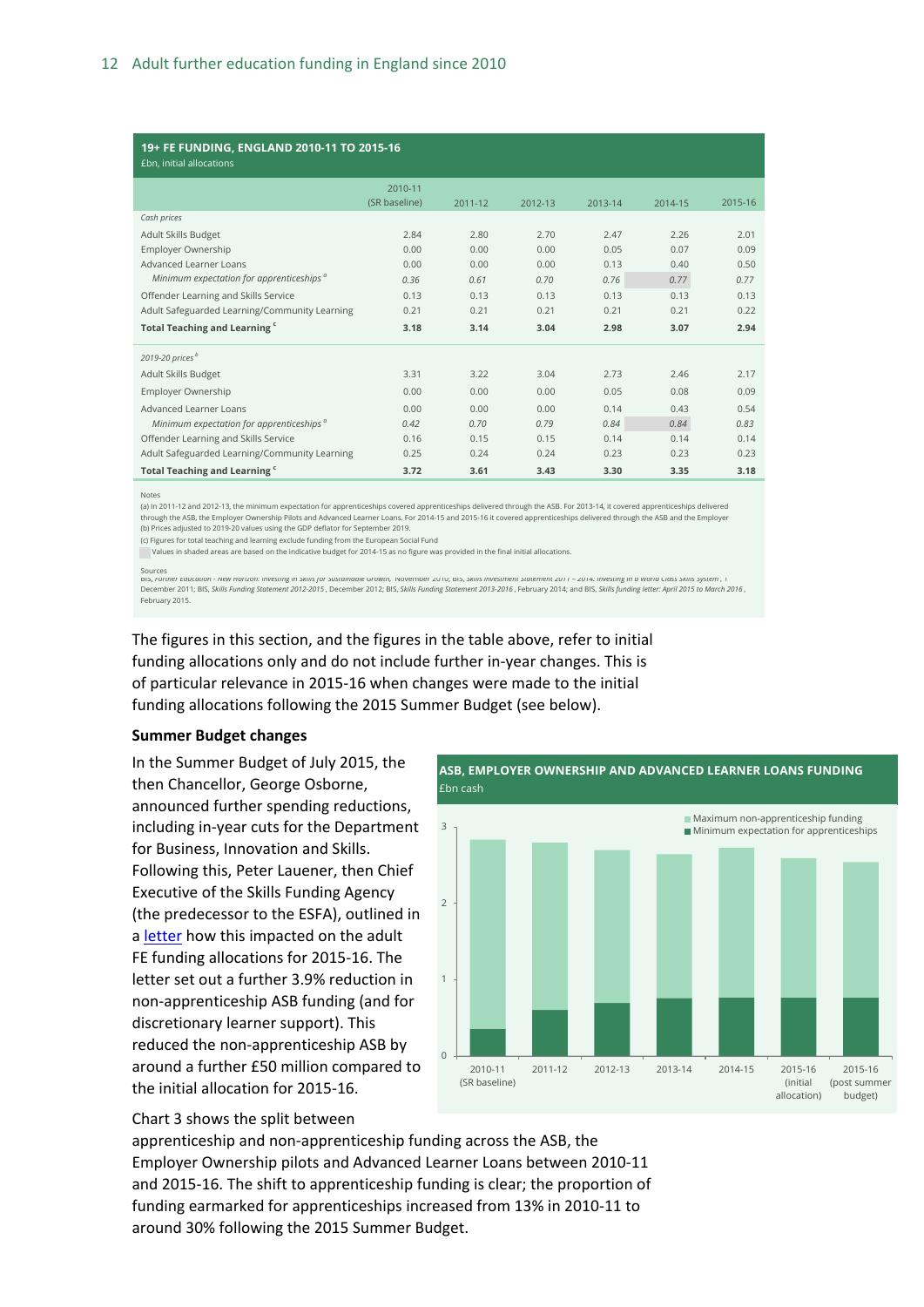#### <span id="page-12-0"></span>Non-teaching funding

The funding streams for the non-teaching components of the adult FE budget were not presented on a consistent basis in the skills funding statements between 2010-11 and 2015-16. This means that it is not possible to provide comparable figures for the total funding allocation for the non-teaching part of the adult FE budget over this period. This section therefore provides figures for the individual non-teaching components of adult FE and skills funding.

#### **Student and learner support funding**

Learner support funding was made up of a number of components:

- [Discretionary Learner Support:](https://www.gov.uk/discretionary-learner-support) available from further education providers to help learners on fully-funded courses who are facing financial difficulty;
- The learner support element of the **Advanced Learner Loans Bursary** [Fund;](https://www.gov.uk/advanced-learner-loan/bursary-fund)
- [Professional and Career Development Loans;](https://www.gov.uk/career-development-loans/overview) and
- [Dance and Drama Awards.](https://www.gov.uk/dance-drama-awards)

Funding for the National Careers Service also fell within the broader student and learner support funding stream.

Learner support funding increased from £144 million in 2010-11 to £206 million in 2014-15, before reducing to an initial allocation of £173 million in 2015-16. The initial 2015-16 allocation was reduced further as a result of an additional 3.9% cut to discretionary learner support funding announced in the Summer Budget 2015. As a result, the reduction in learner support funding between 2014-15 and 2015-16 was slightly larger than indicated by the chart, which is based on the initial allocations.

Funding for the National Careers Service increased from £83 million to £91 million over the period – an increase of 1.6% in real terms.

#### **Skills infrastructure**

Skills infrastructure funding included funding for the apprenticeship vacancy system and the promotion of apprenticeships. It also previously included funding for the Learning and Skills Improvement Service (LSIS), the improvement body for the FE and skills sector in England.[24](#page-12-1) In December 2012, the Government confirmed that the LSIS would cease to receive public funding from 2013-14.<sup>[25](#page-12-2)</sup>

Skills infrastructure funding fell from the 2010-11 spending review baseline of £137 million to £23 million in 2015-16 – a real terms reduction of 84%.

**STUDENT AND LEARNER SUPPORT FUNDING** £ million cash







<span id="page-12-1"></span><sup>&</sup>lt;sup>24</sup> For more information on the work of the LSIS, see the archived version of its website at: [Learning and Skills Improvement Service.](http://webarchive.nationalarchives.gov.uk/20070905124712/http:/lsis.org.uk/LSISHome.aspx)

<span id="page-12-2"></span><sup>25</sup> [LSIS funding to cease as chair plans legacy strategy,](http://feweek.co.uk/2012/12/10/lsis-funding-to-cease-as-chair-plans-legacy-strategy/) *FE Week,* 10 December 2012.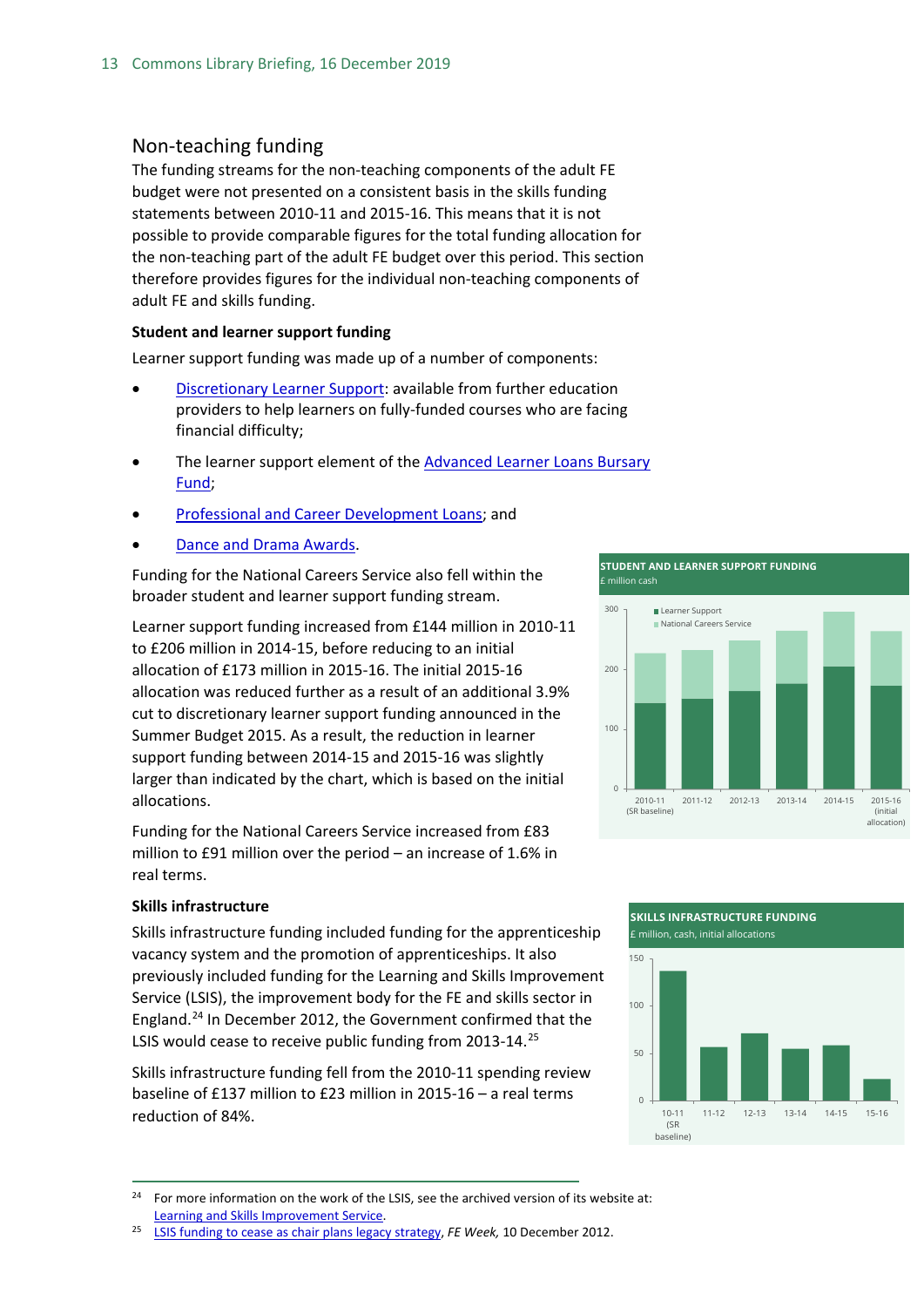#### **Funding to support the FE and skills sector**

This comprised funding for a range of programmes not routed through the SFA, including th[e UK Commission for Employment and Skills.](https://www.gov.uk/government/organisations/uk-commission-for-employment-and-skills) The 2010 spending review announced a 46% reduction to this funding between 2010-11 and 2014-15.<sup>[26](#page-13-0)</sup>

Funding to support the FE and skills sector fell from £156 million in 2012-13 to £107 million in 2015-16 – a 31% reduction in cash terms and 34% in real terms. Funding allocations are only provided on a consistent basis from 2012-13, meaning that it is not possible to provide figures for years before 2012-13.

#### **Capital**

The 2010 Spending Review took a zero based review to capital funding and so no baseline figure for 2010-11 was provided. However, the November 2010 strategy document, *[Further Education –](https://www.gov.uk/government/uploads/system/uploads/attachment_data/file/32366/10-1272-strategy-investing-in-skills-for-sustainable-growth.pdf) New [Horizon: Investing in Skills for Sustainable Growth](https://www.gov.uk/government/uploads/system/uploads/attachment_data/file/32366/10-1272-strategy-investing-in-skills-for-sustainable-growth.pdf)*, stated that the 2010-11 capital budget was £580 million.<sup>[27](#page-13-1)</sup> The spending review settlement provided for a reduced capital funding allocation of £305 million in 2011-12 and funding was reduced further to £279 million in 2012-13. Following the 2013 Autumn Statement, additional funding was provided for FE capital, meaning that funding increased to £468 million in 2013-14.<sup>[28](#page-13-2)</sup> In subsequent years, funding decreased slightly to reach £410 million in 2015-16, a real terms reduction of 35% compared to the budget for 2010-11.<sup>[29](#page-13-3)</sup>





#### **Box 5: Department for Education evaluation of FE reform**

In October 2017, the Department for Education published [a research report](https://www.gov.uk/government/publications/further-education-reform-programme-evaluation) evaluating the FE reform programme up to 2015. Regarding the changes to FE funding (including the introduction of Advanced Learner Loans and the creation of the Adult Skills Budget) the report's findings included:

- Publicly-funded courses are increasingly likely to have work-related outcomes, improve English and maths skills, and be targeted at young adults.
- Action is being taken to make provision as efficient as possible and to increase revenue from outside of government funding.
- The quality of teaching and learning "could be at risk from continued government reductions in funding and increasing focus on financial efficiencies."[30](#page-13-4)

Regarding the introduction of Advanced Learner Loans, the report stated that for some providers the policy had led to an increase in learner numbers. It added that this was not the case for most providers, however, and many reporting a decline in participation. $31$ 

<span id="page-13-0"></span><sup>&</sup>lt;sup>26</sup> BIS, Skills Investment Statement 2011 – [2014: Investing in a World Class Skills System,](https://www.gov.uk/government/uploads/system/uploads/attachment_data/file/32374/11-1374-skills-investment-statement-2011-2014.pdf) 1 December 2011, p4.

<span id="page-13-1"></span><sup>&</sup>lt;sup>27</sup> BIS, **Further Education – New Horizon: Investing in Skills for Sustainable Growth,** November 2010, p25.

<span id="page-13-2"></span><sup>28</sup> BIS, [Skills Funding Statement 2012-2015,](https://www.gov.uk/government/uploads/system/uploads/attachment_data/file/82774/bis-12-p172x-skills-funding-statement-2012-2015.pdf) December 2012

<span id="page-13-3"></span><sup>&</sup>lt;sup>29</sup> Capital funding for 2015-16 includes £80 million routed through the SFA and £330 million routed through DCLG, LEPs and BIS.<br><sup>30</sup> Department for Education[, Evaluation of the FE Reform Programme 2015,](https://www.gov.uk/government/uploads/system/uploads/attachment_data/file/652495/Evaluation_of_the_FE_Reform_Programme_2015.pdf) October 2017,

<span id="page-13-4"></span>p119.

<span id="page-13-5"></span> $31$  As above, p90.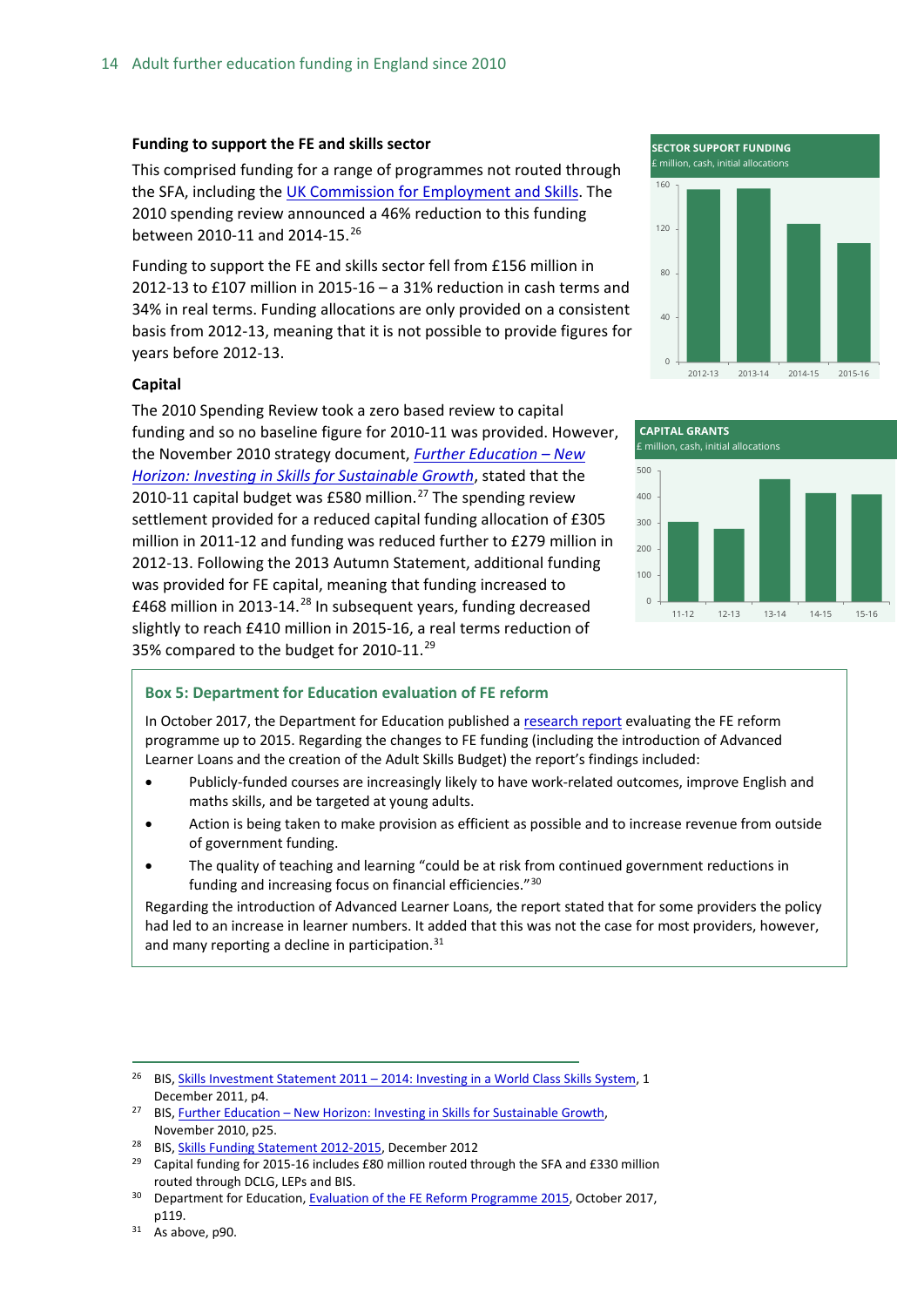## <span id="page-14-0"></span>4. SFA expenditure on adult FE 2010- 11 to 2015-16

An alternative way of looking at the financial support provided to adult FE is to look at outturn expenditure from the funding body's annual accounts. This allows for a comparison of what was actually spent rather than initially allocated. In addition, while the categories used in the SFA annual accounts are similar to those used in the skills funding statements and letters, in some places they provide slightly more detail – for example, a more detailed breakdown of ASB expenditure between 2010-11 and 2014-15. The accounts also allow a consistent time series for all non-teaching expenditure excluding capital to be created back to 2010-11.

#### **Teaching and learning expenditure**

Based on the SFA accounts, total teaching and learning expenditure fell from £3.63 billion in 2010-11 to £2.48 billion in 2015-16, a cash terms reduction of 32%. ASB expenditure declined by 36% in cash terms over the period from £2.95 billion to £1.88 billion. Within the ASB, expenditure on

adult apprenticeships increased by 58% from £451 million in 2010-11 to £711 million in 2015-16; non-apprenticeship ASB expenditure reduced by 54% over the period from £2.50 billion to £1.14 billion. It should be noted when considering reductions to ASB expenditure that the SFA accounts do not include expenditure on Advanced Learner Loans (see box three below).



The accounts for 2010-11 to 2014-15 provide a further breakdown of nonapprenticeship ASB expenditure. This shows that the largest proportional reduction was in non-apprenticeship workplace training, which fell by 87% in cash terms from £743 million in 2010-11 to £95 million in 2014-15. Classroom-based expenditure within the ASB fell by 17% in cash terms over the same period, from £1.73 billion to £1.43 billion. Figures for other workplace training and classroom based expenditure were not provided in the SFA's accounts for 2015-16.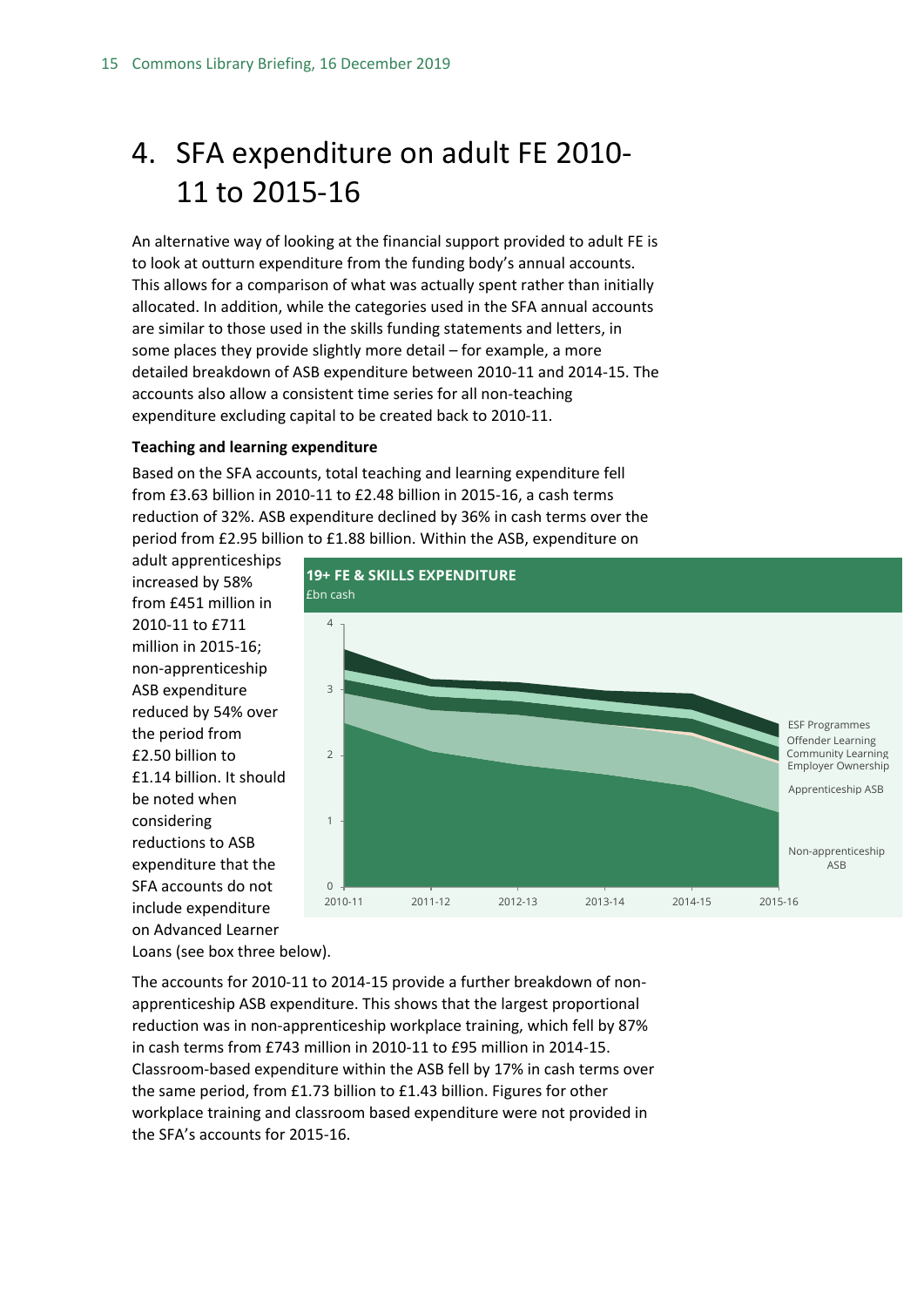#### **Box 6: Amount paid in Advanced Learner Loans**

The funding allocations for Advanced Learner Loans detailed in sections 3 and 5.2 of this briefing refer to the maximum budget available to be paid out in loans during the year. This is not necessarily the amount that is subsequently paid out to students. Statistics from the Student Loans Company suggest that the amount paid out in Advanced Learner Loans was less than the maximum budget allocation in all four years where figures for the full year are available:

- In 2013-14, when the initial budget allocation for loans was £129 million, £116 million was paid out in loans.
- In 2014-15, when the initial budget allocation was £398 million, £145 million was paid out.
- In 2015-16, when the initial budget allocation was £498 million, £182 million was paid out.
- In 2016-17, when the initial budget allocation was £260 million, £250 million was paid out.
- In 2017-18, when the initial budget allocation was £330 million, £217 million was paid out.<sup>[32](#page-15-0)</sup>

Expenditure on community learning saw little change over the period, staying at around £210 million between 2010-11 and 2014-15, before increasing to £215 million in 2015-16. Spending on offender learning decreased from £146 million in 2010-11 to £135 million in 2014-15, before increasing to £142 million in 2015-16.

Table 3 provides teaching and learning expenditure figures for the period 2010-11 to 2015-16 in 2018-19 prices.

| <b>SKILLS FUNDING AGENCY FE TEACHING &amp; LEARNING EXPENDITURE</b><br>£bn, 2018-19 prices |         |         |         |         |         |         |              |
|--------------------------------------------------------------------------------------------|---------|---------|---------|---------|---------|---------|--------------|
|                                                                                            |         |         |         |         |         |         | % change     |
|                                                                                            |         |         |         |         |         |         | 10-11 to 15. |
|                                                                                            | 2010-11 | 2011-12 | 2012-13 | 2013-14 | 2014-15 | 2015-16 | 16           |
| ASB                                                                                        | 3.35    | 3.02    | 2.88    | 2.67    | 2.46    | 1.99    | $-40.7%$     |
| Adult apprenticeships                                                                      | 0.51    | 0.70    | 0.83    | 0.82    | 0.83    | 0.75    | 46.7%        |
| Apprenticeship grant for employers                                                         | 0.00    | 0.00    | 0.00    | 0.00    | 0.00    | 0.03    |              |
| Adult Skills excluding apprenticeships                                                     | 2.84    | 2.32    | 2.05    | 1.85    | 1.63    | 1.21    | $-57.6%$     |
| Classroom-based                                                                            | 1.96    | 1.71    | 1.72    | 1.69    | 1.52    | 0.00    |              |
| Other workplace training                                                                   | 0.84    | 0.59    | 0.33    | 0.16    | 0.10    | 0.00    |              |
| <b>City Deals</b>                                                                          | 0.00    | 0.00    | 0.00    | 0.01    | 0.01    | 0.00    |              |
| Growth and Investment Fund                                                                 | 0.03    | 0.02    | 0.00    | 0.00    | 0.00    | 0.00    |              |
| Employer Ownership                                                                         | 0.00    | 0.00    | 0.00    | 0.00    | 0.05    | 0.04    |              |
| <b>Community Learning</b>                                                                  | 0.24    | 0.24    | 0.23    | 0.23    | 0.22    | 0.23    | $-4.7%$      |
| Offender Learning                                                                          | 0.17    | 0.17    | 0.16    | 0.16    | 0.14    | 0.15    | $-9.4%$      |
| <b>ESF Programmes</b>                                                                      | 0.36    | 0.13    | 0.15    | 0.17    | 0.26    | 0.22    | $-39.3%$     |
| Other non-BIS funded programmes                                                            | 0.01    | 0.01    | 0.01    | 0.01    | 0.00    | 0.00    | $-72.9%$     |
| <b>Total Teaching and Learning</b>                                                         | 4.13    | 3.56    | 3.43    | 3.23    | 3.14    | 2.63    | $-36.3%$     |

Source*, SFA, Annual Report and Accounts, various years*

#### **Non-teaching expenditure**

Expenditure on leaner support increased by 33% in cash terms from £120 million in 2010-11 to £160 million in 2014-15, before reducing to £133 million in 2015-16. A response to a parliamentary question in December 2015 provided a further breakdown of 2015-16 learner support expenditure. Of forecast expenditure of £132 million:

<span id="page-15-0"></span><sup>32</sup> Student Loans Company[, Advanced Lerner Loans paid in England,](http://www.slc.co.uk/official-statistics/full-catalogue-of-official-statistics/student-support-for-further-education-england.aspx) various years.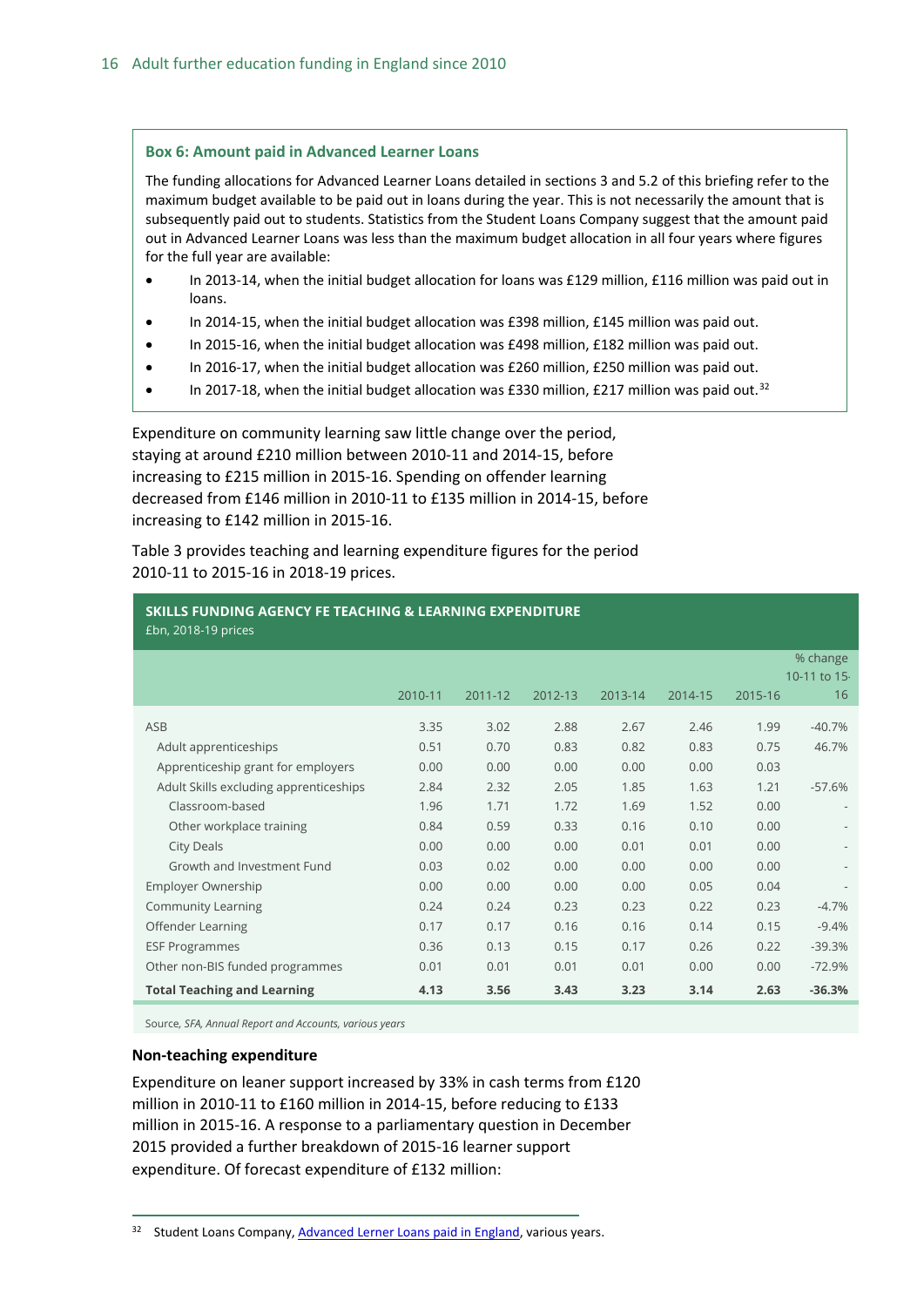- around £86 million (65%) was expected to be spent on Discretionary Learner Support;
- around £35 million (27%) was expected to be spent on the Advanced Learner Loan Bursary Fund;
- around £2.5 million (2%) was expected to be used to meet the costs of Professional and Career Development Loans; and
- around £8.5 million (6%) was expected to be used on Dance and Drama Awards.<sup>[33](#page-16-0)</sup>

Expenditure on the National Careers Service increased from £63 million in 2010-11 to £93 million in 2013-14, before decreasing in subsequent years to £61 million in 2015-16.

Capital expenditure decreased by 59% in cash terms between 2010-11 and 2012-13, from £683 million to £282 million. Spending increased to £382 million in 2013-14 before declining again to £296 million in 2014-15. SFA figures for capital expenditure in 2015-16 are not comparable with previous years as the responsibility for the majority of expenditure transferred to Local Enterprise Partnerships.

Mirroring the large proportional reduction in the initial funding allocations, expenditure on skills infrastructure reduced by 81% in cash terms from £162 million in 2010-11 to £31 million in 2015-16.

| SELECTED NON-TEACHING AND LEARNING EXPENDITURE<br>£ million, cash |         |         |         |         |         |         |  |  |  |
|-------------------------------------------------------------------|---------|---------|---------|---------|---------|---------|--|--|--|
|                                                                   | 2010-11 | 2011-12 | 2012-13 | 2013-14 | 2014-15 | 2015-16 |  |  |  |
| Learner Support Funds                                             | 120     | 130     | 144     | 155     | 160     | 133     |  |  |  |
| National Careers Service                                          | 63      | 69      | 74      | 93      | 85      | 61      |  |  |  |
| Skills Infratsruture                                              | 162     | 84      | 85      | 32      | 48      | 31      |  |  |  |
| Capital                                                           | 683     | 387     | 282     | 382     | 296     |         |  |  |  |
| Administration                                                    | 122     | 170     | 131     | 133     | 98      | 90      |  |  |  |

<span id="page-16-0"></span>*Source, SFA, Annual Report and Accounts, various years*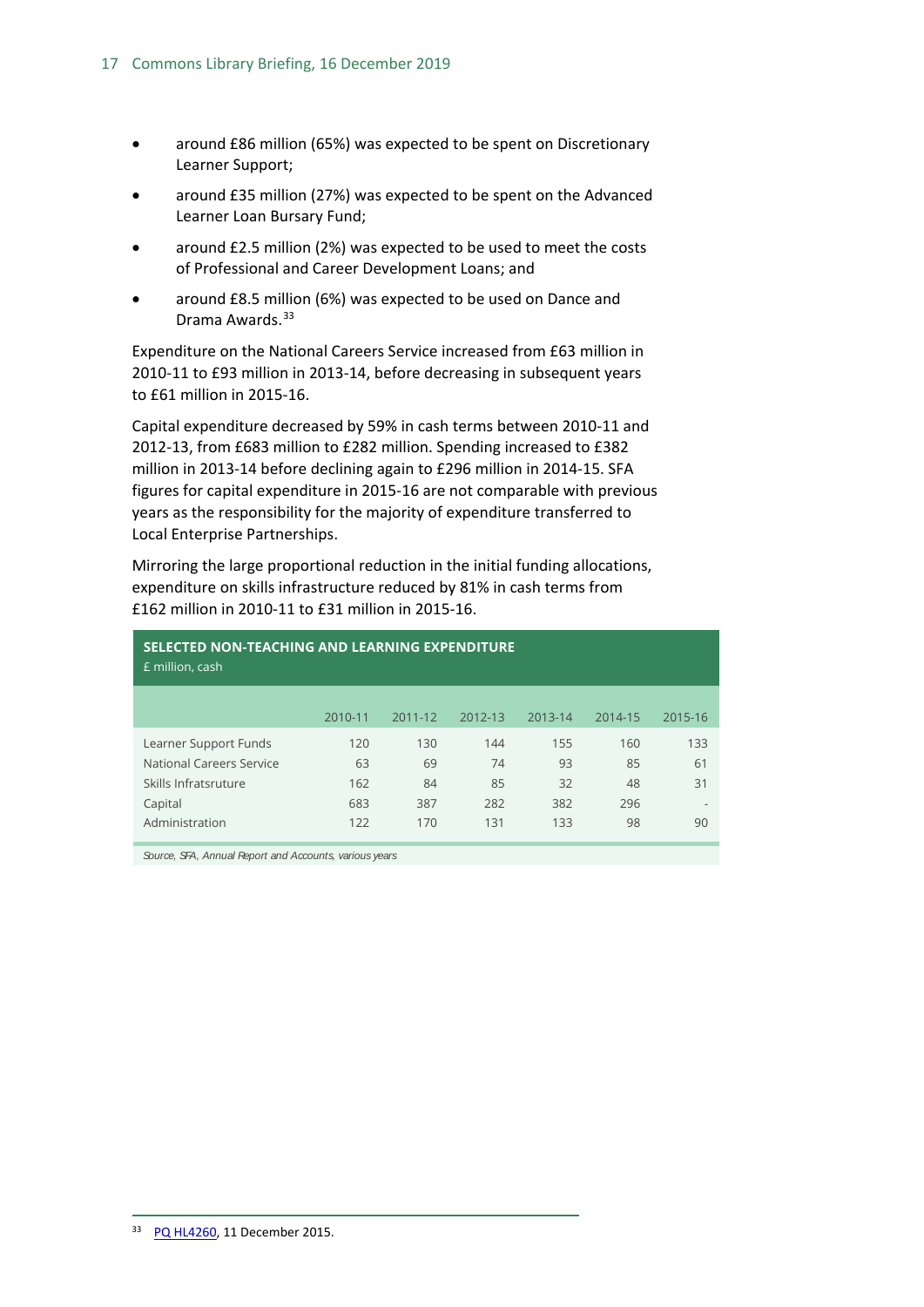## <span id="page-17-0"></span>5. Adult FE funding from 2016-17

### <span id="page-17-1"></span>5.1 Spending Review 2015

The 2015 Spending Review set out the parameters for public spending over the period 2016-17 to 2019-20. The settlement included a protection for the "core adult skills participation budgets" in cash terms at £1.5 billion. It added that savings of £360 million would be made from non-participation budgets, including the UK Commission for Employment and Skills. A [written](http://www.parliament.uk/business/publications/written-questions-answers-statements/written-statement/Commons/2016-07-21/HCWS121/)  [statement](http://www.parliament.uk/business/publications/written-questions-answers-statements/written-statement/Commons/2016-07-21/HCWS121/) in July 2016 confirmed that funding for the UK Commission for Employment and Skills would be withdrawn during 2016-17.

The spending review also outlined plans to expand Advanced Learner Loans to 19-23 year olds studying at levels 3 and 4, and to learners aged 19 and over studying at levels 5 and 6 (see box 4 above).<sup>[34](#page-17-3)</sup>

### <span id="page-17-2"></span>5.2 Initial funding allocations to 2019-20

The [2016-17 skills funding letter](https://www.gov.uk/government/uploads/system/uploads/attachment_data/file/485969/BIS-15-615-skills-funding-letter-2016-to-2017.pdf) was published in December 2015. The letter set out initial funding for adult FE for 2016-17 and also gave indicative budgets up to 2019-20. These budgets were unchanged in the [2017-18 skills](https://assets.publishing.service.gov.uk/government/uploads/system/uploads/attachment_data/file/599089/SFA_Letter_2017-18_final.pdf)  [funding letter,](https://assets.publishing.service.gov.uk/government/uploads/system/uploads/attachment_data/file/599089/SFA_Letter_2017-18_final.pdf) published in March 2017.

From 2016-17 onwards, funding for non-apprenticeship adult FE has been provided via the Adult Education Budget (AEB), which was created by combining what were previously three separate funding streams:

- the non-apprenticeship part of the ASB;
- community learning; and
- discretionary learner support.<sup>[35](#page-17-4)</sup>

#### **Teaching and learning funding**

The 2016-17 skills funding letter set out a 2015-16 baseline for the AEB of £1.49 billion and stated that this would be maintained in cash terms in 2016-17. The AEB would then be held constant at £1.5 billion for 2017-18, 2018-19 and 2019-20.

The Government subsequently decided, however, that a portion of the AEB would be retained centrally to spend on other Department for Education priorities. As a result, the annual AEB was reduced to £1.34 billion from 2016-17 onwards.<sup>[36](#page-17-5)</sup> This amounts to a 17% real terms reduction in the 2019-20 AEB compared to the 2015-16 baseline of £1.49 billion. As explained in section 1.2, from 2019-20 around half of this budget has been devolved to the Mayor of London and six Mayoral Combined Authorities. It should be noted that the chart opposite does not show this further reduction to the AEB from 2016-17 onwards.

The skills funding letter stated that funding for apprenticeships was initially planned to increase from a 2015-16 baseline of £0.74 billion to £0.93 billion

<span id="page-17-3"></span> $34$  A guide to qualification levels is available on the Gov.uk website at: Compare different [qualification levels.](https://www.gov.uk/what-different-qualification-levels-mean/compare-different-qualification-levels)

<span id="page-17-4"></span><sup>&</sup>lt;sup>35</sup> NAO[, English devolution deals,](https://www.nao.org.uk/wp-content/uploads/2016/04/English-devolution-deals.pdf) 20 April 2016, p47.

<span id="page-17-5"></span><sup>&</sup>lt;sup>36</sup> [PQ278476,](https://www.parliament.uk/written-questions-answers-statements/written-question/commons/2019-07-17/278476) 23 July 2019; information provided by the DfE.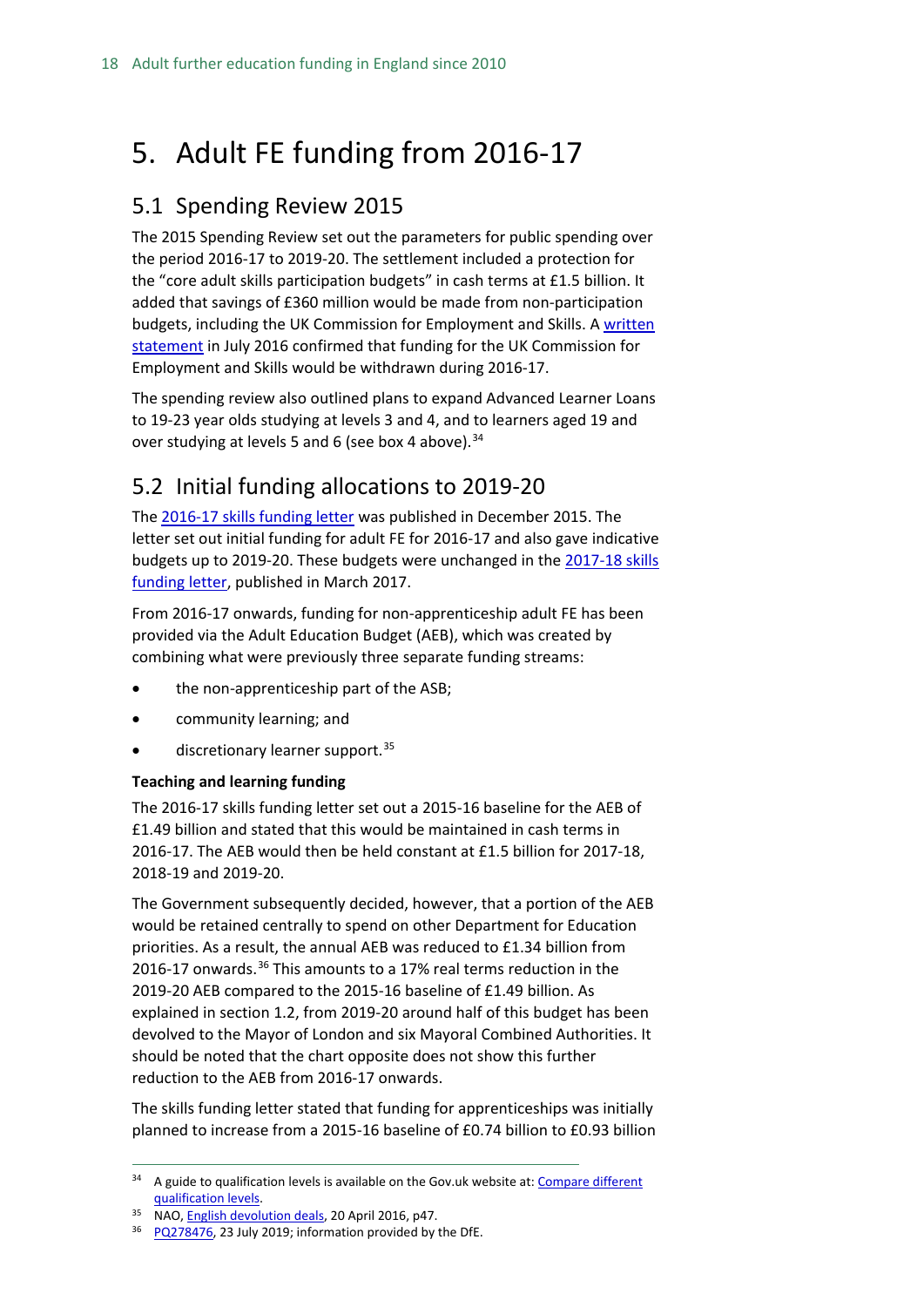in 2016-17, before increasing further to £1.42 billion by 2019-20. It should be noted that from 2017-18 onwards apprenticeship funding has, in part, been provided via the [apprenticeship levy,](http://researchbriefings.parliament.uk/ResearchBriefing/Summary/CBP-7523) a charge set at 0.5% of any UK employer's pay bill in excess of £3 million. The Government estimates that the levy will generate £2.8 billion of revenue in 2019-20, with £2.5 billion available for apprenticeships in England.<sup>[37](#page-18-0)</sup> More information on apprenticeships funding and the levy is available in Library Briefing 3052, [Apprenticeships policy in England.](http://researchbriefings.parliament.uk/ResearchBriefing/Summary/SN03052#fullreport)

The budget for Advanced Learner Loans was planned to increase from a 2015-16 baseline of £0.20 billion to £0.48 billion in 2019-20. The 2015-16 baseline was based on an estimate of



the likely value of loans paid put in the year, which is £298 million less than the initial budget allocation set out in the skills funding letter. Whether the forecast increase in loan budgets results in an increase in loan funding provided to students depends in part, of course, on the future demand for loans (see box six above).

Funding for the Offender Learning and Skills Service, which remains outside the AEB, was planned to remain flat in cash terms at £0.13 billion in each year to 2019-20.

#### **Non-teaching funding**

The 2016-17 skills funding letter consolidated non-teaching funding into two funding lines:

- funding to support 19+ apprenticeships, which was set to increase from a 2015-16 baseline of £30 million to £80 million in 2017-18, before decreasing to £62 million in 2019-20; and
- funding to support adult education, which was planned to increase from a 2015-16 baseline of £343 million to £390 million in 2016-17, before decreasing yearon-year to £239 million in 2019-20.



#### **Total FE and skills funding**

<span id="page-18-0"></span>The table on the next page shows the total adult FE funding allocations, for both teaching and non-teaching, as set out in the 2016-17 skills funding letter. However, the AEB has been changed to £1.34 billion from 2016-17 onwards in line with the subsequent change.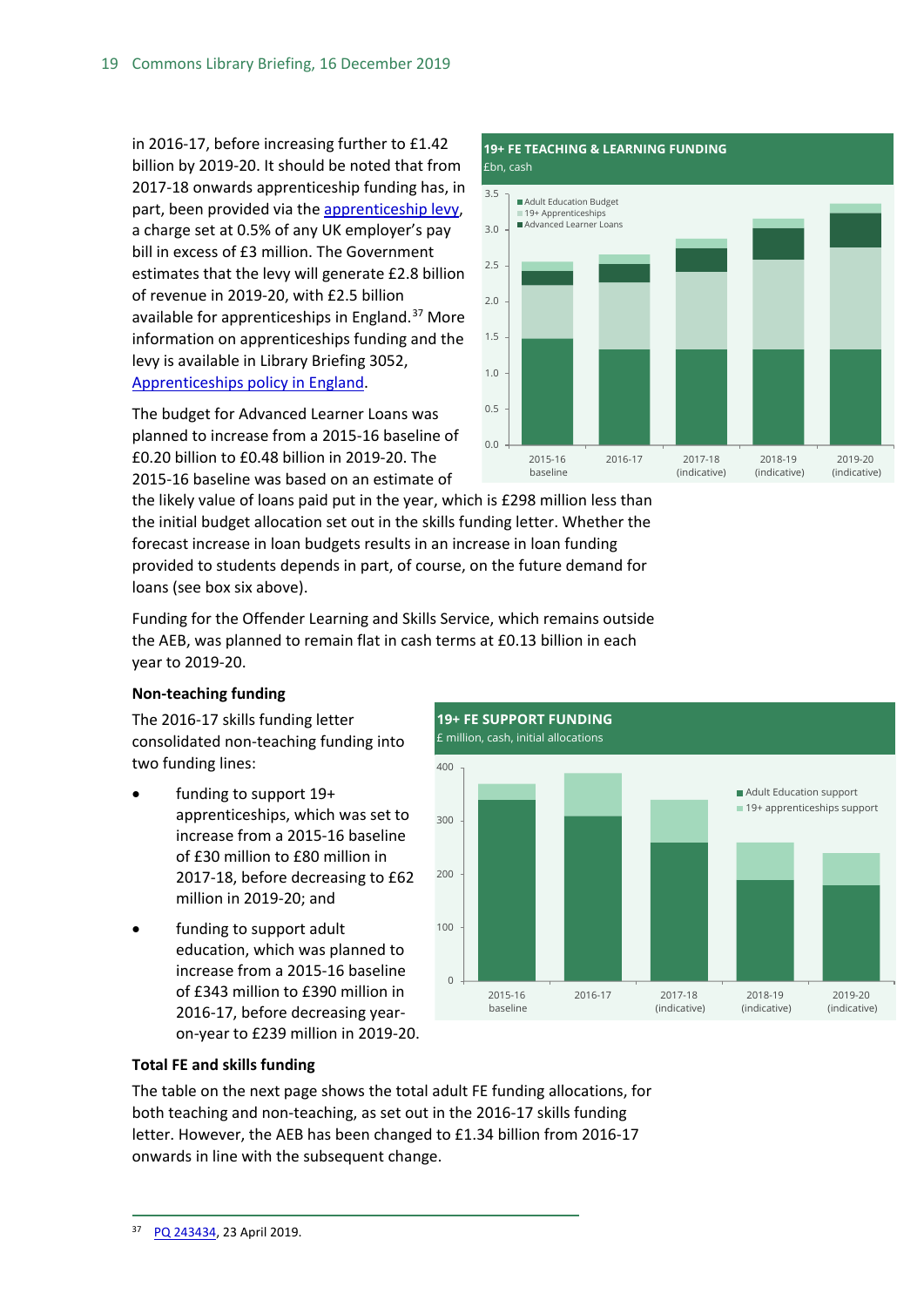#### **19+ FE & SKILLS BUDGET**

£bn cash

| ייכשט ווטב                                           |                     |              |                         |                         |                         |                               |
|------------------------------------------------------|---------------------|--------------|-------------------------|-------------------------|-------------------------|-------------------------------|
|                                                      | 2015-16<br>baseline | 2016-17      | 2017-18<br>(indicative) | 2018-19<br>(indicative) | 2019-20<br>(indicative) | % change<br>15-16 to<br>19-20 |
| 19+ Apprenticeships<br><b>Adult Education Budget</b> | 0.74<br>1.49        | 0.93<br>1.34 | 1.08<br>1.34            | 1.25<br>1.34            | 1.42<br>1.34            | $+92%$<br>$-10%$              |
| <b>Total core teaching and learning</b>              | 2.23                | 2.42         | 2.58                    | 2.76                    | 2.93                    | $+31%$                        |
| Advanced Learner Loans                               | 0.20                | 0.26         | 0.33                    | 0.44                    | 0.48                    | $+140%$                       |
| <b>Total Adult Teaching and Learning</b>             | 2.44                | 2.68         | 2.90                    | 3.20                    | 3.41                    | $+40%$                        |
| Offender Learning and Skills Service                 | 0.13                | 0.13         | 0.13                    | 0.13                    | 0.13                    | 0%                            |
| Funding to support                                   |                     |              |                         |                         |                         |                               |
| 19+ apprenticeships                                  | 0.03                | 0.08         | 0.08                    | 0.07                    | 0.06                    | $+100%$                       |
| <b>Adult Education</b>                               | 0.34                | 0.31         | 0.26                    | 0.19                    | 0.18                    | $-47%$                        |
| <b>Total funding to support</b>                      | 0.37                | 0.39         | 0.34                    | 0.27                    | 0.24                    | $-35%$                        |
| <b>Grand Total</b>                                   | 2.94                | 3.20         | 3.37                    | 3.60                    | 3.78                    | $+29%$                        |

Source*: BIS, Skills Funding Letter 2016-17, December 2015; PQ278476, 23 July 2019; information provided by the DfE.*

#### **Box 7: National Retraining Scheme**

In its manifesto for the 2017 general election the Conservative Party stated that it would "help workers to stay in secure jobs as the economy changes by introducing a national retraining scheme".<sup>[38](#page-19-1)</sup>

At the Autumn Budget 2018, the Government announced £100 million for the first phase of the National Retraining Scheme, which will include a new careers guidance service to help people identify work opportunities in their area, and courses to develop key transferable skills. In the second phase, the National Retraining Partnership between Government, the Confederation of British Industry and the Trades Union Congress will focus on job-specific re-training.[39](#page-19-2)

The new careers guidance service, Get Help to Retrain, began to be rolled out in July 2019. At the time of writing it is available in six areas of England, with national rollout expected in 2020.<sup>[40](#page-19-3)</sup>

### <span id="page-19-0"></span>5.3 Spending Round 2019

[In](https://www.gov.uk/government/topical-events/spending-round-2019) September 2019, the Government published its spending plans for 2020-21 only in the Spending Round 2019. This set out £400 million of additional funding for FE, but covering 16-19 education only.

The overall settlement comprised a 3.3% real-terms increase to the DfE resource budget compared to 2019-20. This, the Spending Round document stated, included, "funding to develop the National Retraining Scheme to equip people with the skills they need for the future." The AEB was not referred to specifically.<sup>[41](#page-19-4)</sup>

The Spending Round document stated that a full multi-year spending review would follow in 2020.<sup>[42](#page-19-5)</sup>

<span id="page-19-1"></span><sup>38</sup> Forward, Together: Our Plan for a Stronger Britain and a Prosperous Future. The [Conservative And Unionist Party Manifesto 2017,](https://s3.eu-west-2.amazonaws.com/conservative-party-manifestos/Forward+Together+-+Our+Plan+for+a+Stronger+Britain+and+a+More+Prosperous....pdf) p53.

<span id="page-19-2"></span><sup>&</sup>lt;sup>39</sup> HM Treasury[, Budget 2018,](https://assets.publishing.service.gov.uk/government/uploads/system/uploads/attachment_data/file/752202/Budget_2018_red_web.pdf) October 2018, p61.

<span id="page-19-3"></span><sup>&</sup>lt;sup>40</sup> Department for Education[, National retraining scheme,](https://www.gov.uk/government/publications/national-retraining-scheme/national-retraining-scheme#rollout) updated 16 October 2019.

<span id="page-19-4"></span><sup>41</sup> HM Treasury[, Spending Round 2019,](https://assets.publishing.service.gov.uk/government/uploads/system/uploads/attachment_data/file/829177/Spending_Round_2019_web.pdf) CP170, September 2019, p11.

<span id="page-19-5"></span><sup>&</sup>lt;sup>42</sup> HM Treasury[, Spending Round 2019,](https://assets.publishing.service.gov.uk/government/uploads/system/uploads/attachment_data/file/829177/Spending_Round_2019_web.pdf) CP170, September 2019, p1.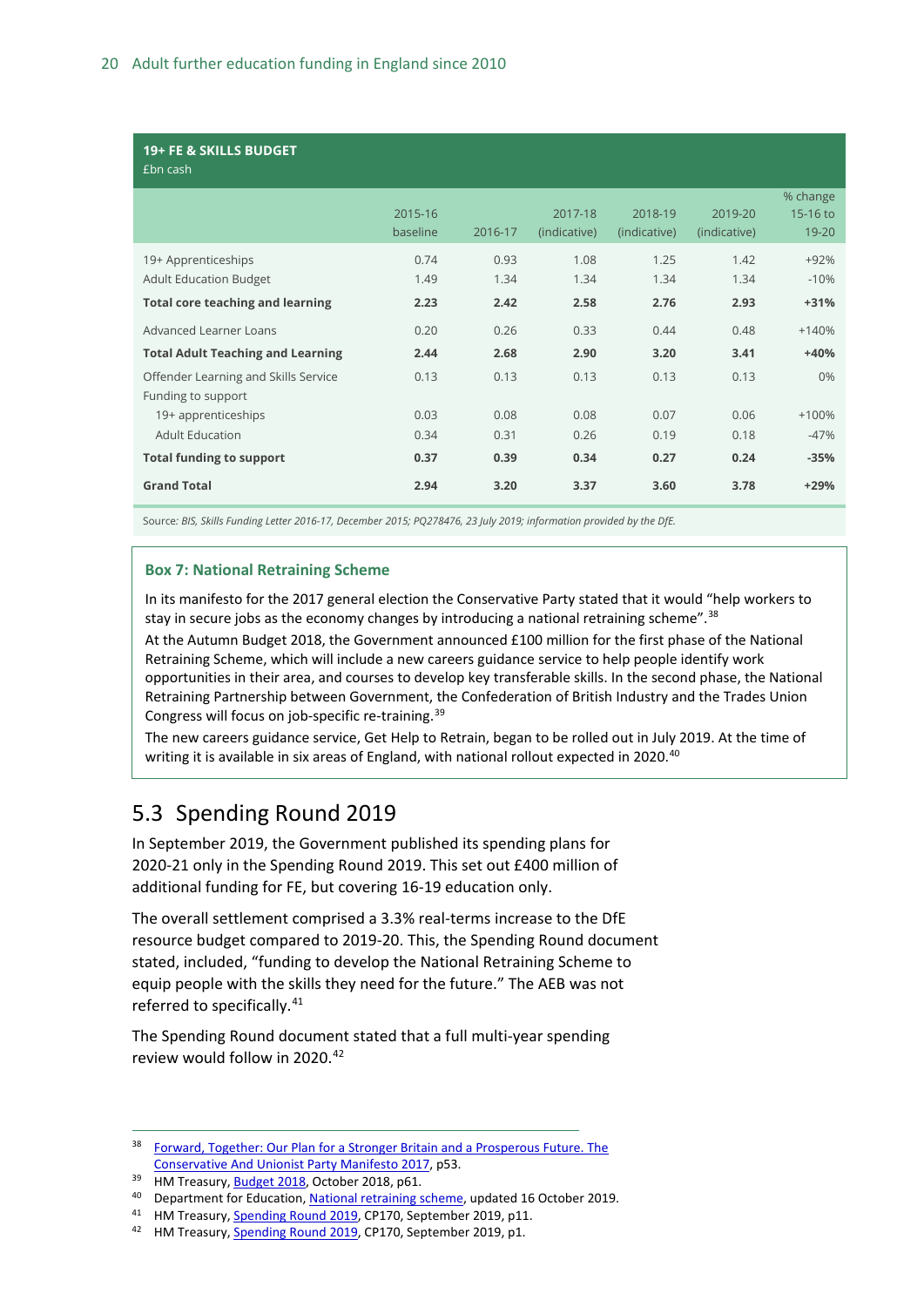### <span id="page-20-0"></span>5.4 2019 Conservative manifesto

The Conservative Party's manifesto for the 2019 general election stated that a Conservative Government would "create a new National Skills Fund worth £3 billion over the next Parliament." The fund would, the manifesto said "provide matching funding for individuals and SMEs for high-quality education and training." A proportion of the fund will also be "reserved for further strategic investment in skills" and there will a consultation on the overall design.<sup>[43](#page-20-1)</sup>

The Institute for Fiscal Studies stated that a National Skills Fund worth about £600 million a year extra by 2022 would "reverse about one fifth of the cuts to total spending on adult education and apprenticeships since 2010."[44](#page-20-2)

<span id="page-20-1"></span><sup>43</sup> Get Brexit Done – Unleash Britain's Potential: The Conservative and Unionist Party [Manifesto 2019,](https://assets-global.website-files.com/5da42e2cae7ebd3f8bde353c/5dda924905da587992a064ba_Conservative%202019%20Manifesto.pdf) p36.

<span id="page-20-2"></span><sup>44</sup> [Going further on further education?,](https://www.ifs.org.uk/publications/14625?utm_source=R%26I+%28business+communications%29&utm_campaign=0cd22d2a84-EMAIL_CAMPAIGN_2019_10_01_02_11_COPY_06&utm_medium=email&utm_term=0_4957411bec-0cd22d2a84-102480193&mc_cid=0cd22d2a84&mc_eid=799d91902d) Institute for Fiscal Studies, 4 December 2019.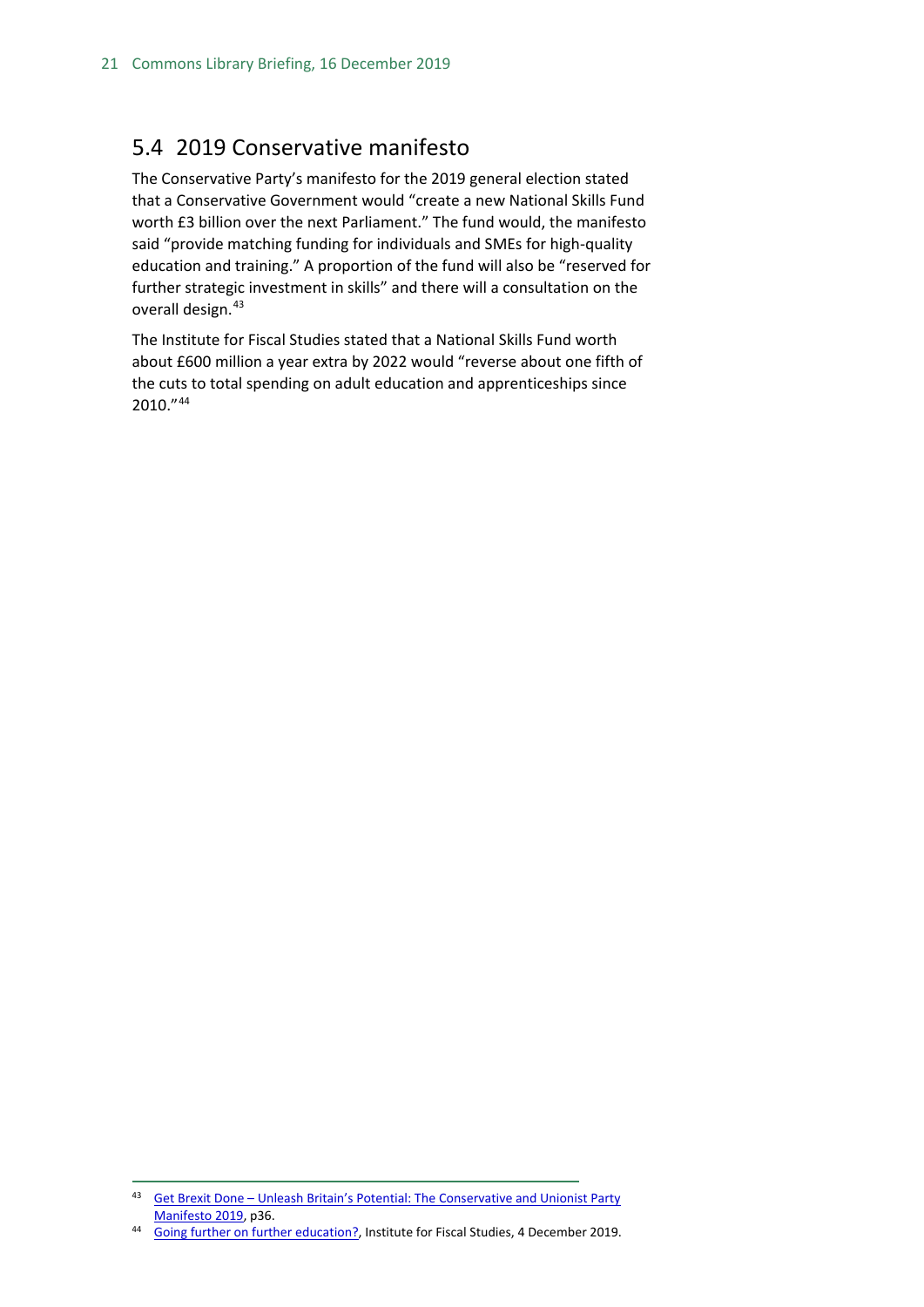## <span id="page-21-0"></span>6. SFA expenditure on adult FE from 2016-17

The SFA/ESFA accounts for 2016-17 and 2017-18 provided fewer lines of expenditure than previously. They showed that:

- AEB and support funding expenditure (i.e. all participation and support expenditure that was not ESF, advanced learner loans or apprenticeships) declined from a 2015-16 baseline of £1.61 billion to £1.45 billion in 2017-18.[45](#page-21-2)
- Spending on adult apprenticeships and apprenticeship support increased from a 2015-16 baseline of £748 million to £835 million in 2017-18. Spending in 2017-18 was around £300 million less than indicated in the 2017-18 Skills Funding Letter.<sup>[46](#page-21-3)</sup>
- Expenditure on ESF programmes was £234 million across 2016-17 and 2017-18 (£32 million in 2016-17 and £202 million in 2017-18). The 2016-17 accounts stated that the level of ESF funding is not expected to change significantly "until at least when the negotiations to complete the UK's exit from the European Union are finalised."<sup>[47](#page-21-4)</sup>

Regarding capital expenditure, the 2016-17 accounts noted that the responsibility for funding capital projects at FE colleges had transferred from the SFA to LEPs.<sup>[48](#page-21-5)</sup>

The ESFA's accounts for 2018-19 are presented in a different form, meaning that expenditure in 2018-19 cannot be compared with earlier years using the same headings. The accounts state that the changes to the presentation were made to "align better to the ESFA operational structure to enhance visibility to the ESFA corporate objectives."

Spending under the revised "Adult Education Budget and support funding" heading declined from a 2017-18 baseline of £1.75 billion to £1.45 billion in 2018-19, a fall of 17% in cash terms. $49$ 

### <span id="page-21-1"></span>6.1 Underspends on budgets for adult education

The ESFA accounts for the 2018-19 financial year showed an underspend of £56 million relating to adult education, which, the accounts noted, is a

<span id="page-21-2"></span><sup>&</sup>lt;sup>45</sup> Education and Skills Funding Agency, **Skills funding letter: April 2017 to March 2018**, March 2017.

<span id="page-21-3"></span><sup>&</sup>lt;sup>46</sup> Education and Skills Funding Agency, **Skills funding letter: April 2017 to March 2018**, March 2017.

<span id="page-21-4"></span><sup>47</sup> Skills Funding Agency, Annual report and accounts for the year ended 31 March 2017, July 2017, pp97 and 63-4; Education and Skills Funding Agency, Annual report and [accounts for the year ended 31 March 2018,](https://assets.publishing.service.gov.uk/government/uploads/system/uploads/attachment_data/file/727360/ESFA_ARA_2017-18_PRINT.pdf) July 2018, p113.

<span id="page-21-5"></span><sup>48</sup> Skills Funding Agency, Annual report and accounts for the year ended 31 March 2017, July 2017, p63.

<span id="page-21-6"></span><sup>49</sup> Skills Funding Agency, Annual report and accounts for the year ended 31 March 2018, July 2019, p113.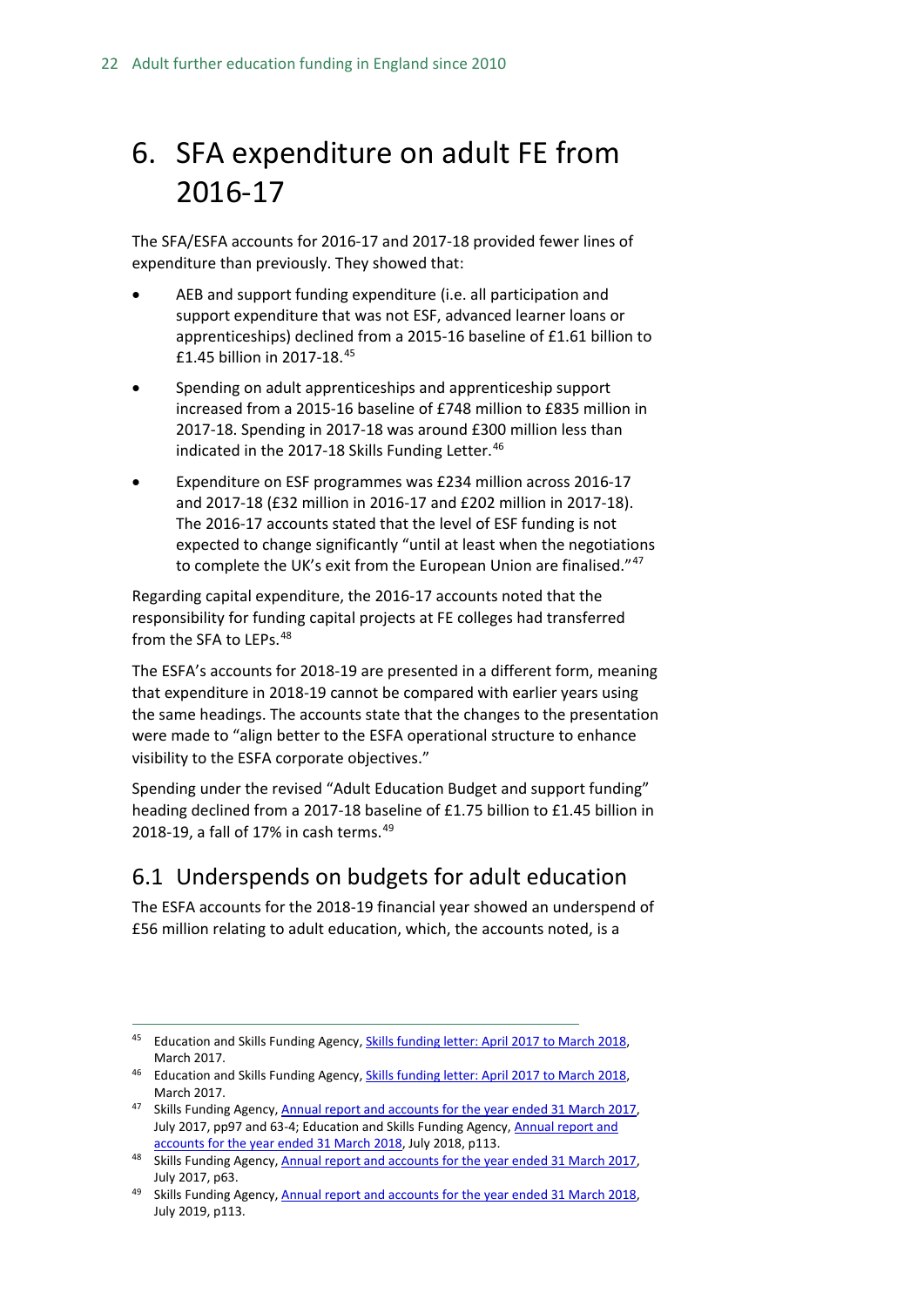demand-led programme.<sup>[50](#page-22-1)</sup> There have also been AEB underspends in previous years:

- The ESFA accounts for 2017-18 showed an underspend of £67 million "across apprenticeships, adult education and early years budgets". The accounts again noted that these are demand-led programmes where variances are expected.<sup>[51](#page-22-2)</sup>
- In response to a parliamentary question, the then Minister, Anne Milton, stated that in the 2016-17 academic year there was an underspend of £63 million against the main participation element of the AEB. This represented around 5% of the total allocated. The Minister added that a portion of the underspend was reallocated within the FE sector.<sup>[52](#page-22-3)</sup>

An earlier parliamentary question response set out that in the 2014-15 academic year, 4.5% of allocated funding was unspent; in the 2015-16 academic year, 3.5% of allocated funding was unspent.<sup>[53](#page-22-4)</sup>

**Box 8: Social Mobility Commission report on adult skills**

In January 2019 the Social Mobility Commission published a report on the adult skills system: *[The adult skills](https://feweek.co.uk/wp-content/uploads/2019/01/Social-Mobility-Commission-adult-skills-report.pdf)  [gap: is falling investment in UK adults stalling social mobility?](https://feweek.co.uk/wp-content/uploads/2019/01/Social-Mobility-Commission-adult-skills-report.pdf)*

The report provided an overview of Government investment in adult skills in England, noting that this "seems to be decreasing over time" and that "Government investment in training is also at comparatively low levels internationally" (stating also, however, that international comparisons are difficult and so the analysis should be treated with caution).<sup>[54](#page-22-5)</sup> The report's findings included:

- "Since 2010, the proportion of training funded by government decreased and employer funding stayed flat, leaving individuals to fund more of their own training."
- The Government funds 7% of all investment in adult skills. UK spend on vocational training per employee was half the EU average.

The report recommended that the Government should increase spending on education and training to bring it closer to competitors so as to increase the availability, accessibility and equality of training for adults who need it most.<sup>[55](#page-22-6)</sup>

### <span id="page-22-0"></span>6.2 Institute for Fiscal Studies Analysis

In its [2019 Annual Report on Education Spending in England,](https://www.ifs.org.uk/uploads/R162-Education-spending-in-England-2019.pdf) the Institute for Fiscal Studies used expenditure data from the funding body's accounts to analyse spending on adult FE. It estimated that:

• Spending on apprenticeships and other work-based learning for adults fell by about 25% in real terms between 2009-10 and 2018-18, mostly explained by the winding down of expenditure on 'Train to Gain'. Specific spending on apprenticeships (including 16-18

<span id="page-22-2"></span><sup>51</sup> Education and Skills Funding Agency, Annual report and accounts for the year ended 31 [March 2018,](https://assets.publishing.service.gov.uk/government/uploads/system/uploads/attachment_data/file/727360/ESFA_ARA_2017-18_PRINT.pdf) p67.

<span id="page-22-1"></span><sup>&</sup>lt;sup>50</sup> Education and Skills Funding Agency, [Annual report and accounts for the year ended 31](https://assets.publishing.service.gov.uk/government/uploads/system/uploads/attachment_data/file/819926/P3297_ESFA_Annual_Report_FINAL_Web_single_pages.pdf) [March 2019,](https://assets.publishing.service.gov.uk/government/uploads/system/uploads/attachment_data/file/819926/P3297_ESFA_Annual_Report_FINAL_Web_single_pages.pdf) p71.

<span id="page-22-3"></span><sup>52</sup> [PQ127048,](http://www.parliament.uk/written-questions-answers-statements/written-question/commons/2018-02-06/127048) 14 February 2018.

<span id="page-22-4"></span><sup>53</sup> [PQ114691,](http://www.parliament.uk/written-questions-answers-statements/written-question/commons/2017-11-20/114691) 23 November 2017.

<span id="page-22-5"></span><sup>&</sup>lt;sup>54</sup> Social Mobility Commission, The adult skills gap: is falling investment in UK adults stalling [social mobility?,](https://feweek.co.uk/wp-content/uploads/2019/01/Social-Mobility-Commission-adult-skills-report.pdf) January 2019, pp21-2.

<span id="page-22-6"></span><sup>55</sup> As above, p9.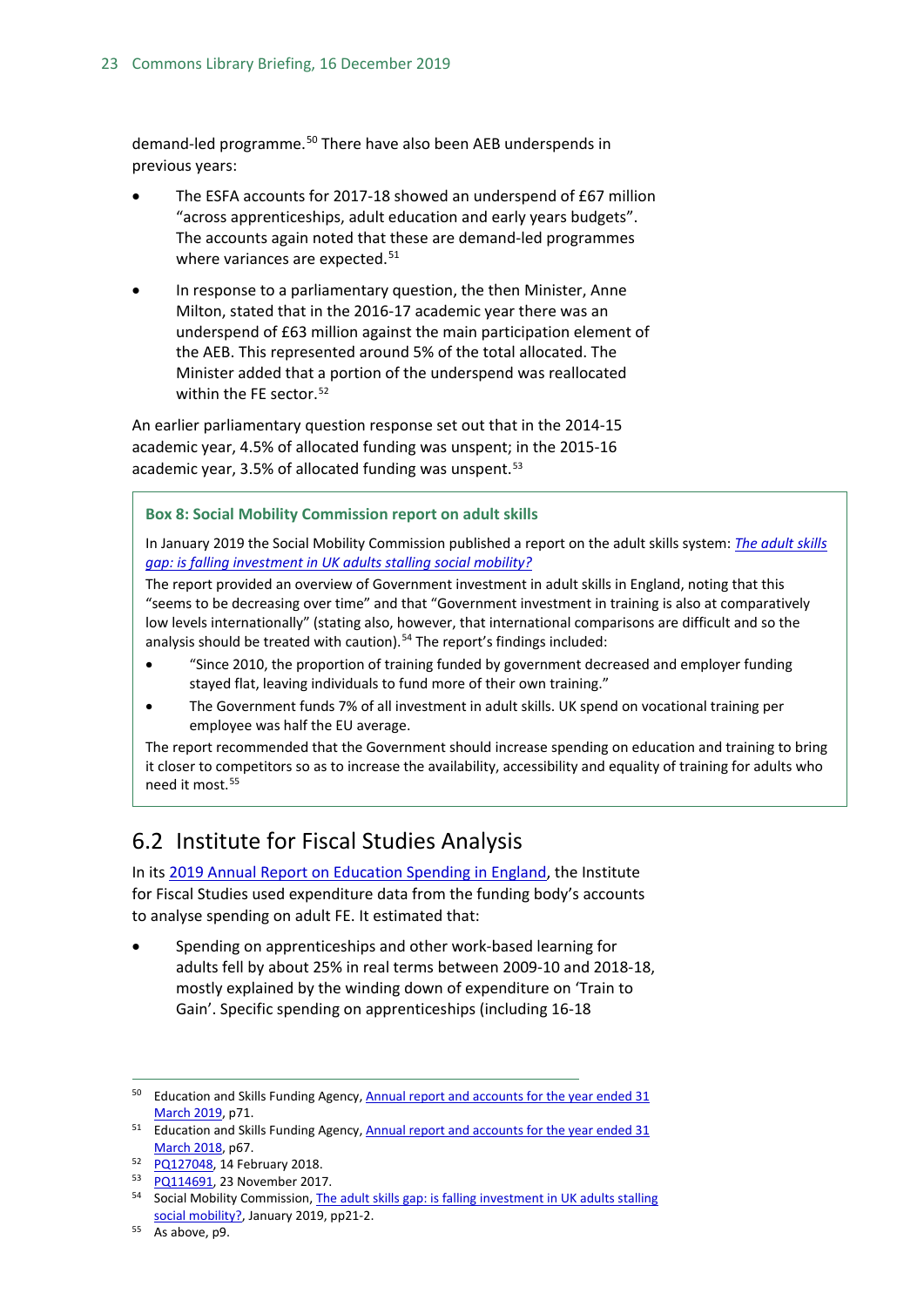apprenticeships and 19+ apprenticeships) rose by about 36% in real terms from around £1.3 billion in 2009-10 to £1.7 billion in 2018-19.

- Spending on apprenticeships for individuals aged 19+ was around £800 million in 2017-18 (in 2019-20 prices).
- Funding for other adult education (mostly classroom-based and community learning) peaked at around £4.1 billion in 2003-04. It then fell by nearly two thirds by 2018-19 (32% fall between 2003-04 and 2009-10 and a further 47% fall between 2009-10 and 2018-19).
- Most of the fall in non-apprenticeship adult FE can be accounted for declining learner numbers, which fell from 4.4 million in 2004-05 to about 1.5 million in 2017-18.
- There has been a "large and deliberate shift from classroom-based to apprenticeship training." In 2003-04, total spending on apprenticeships and adult education was £5.3 billion in 2019-20 prices, about 21% of which was apprenticeships or work-based learning. This combined total fell by 39% in real terms to about £3.2 billion in 2018-19, but now with 54% spent on apprenticeships.<sup>[56](#page-23-0)</sup>

<span id="page-23-0"></span> <sup>56</sup> Institute for Fiscal Studies[, 2019 annual report on education spending in England,](https://www.ifs.org.uk/uploads/R162-Education-spending-in-England-2019.pdf)  September 2019, pp59-60.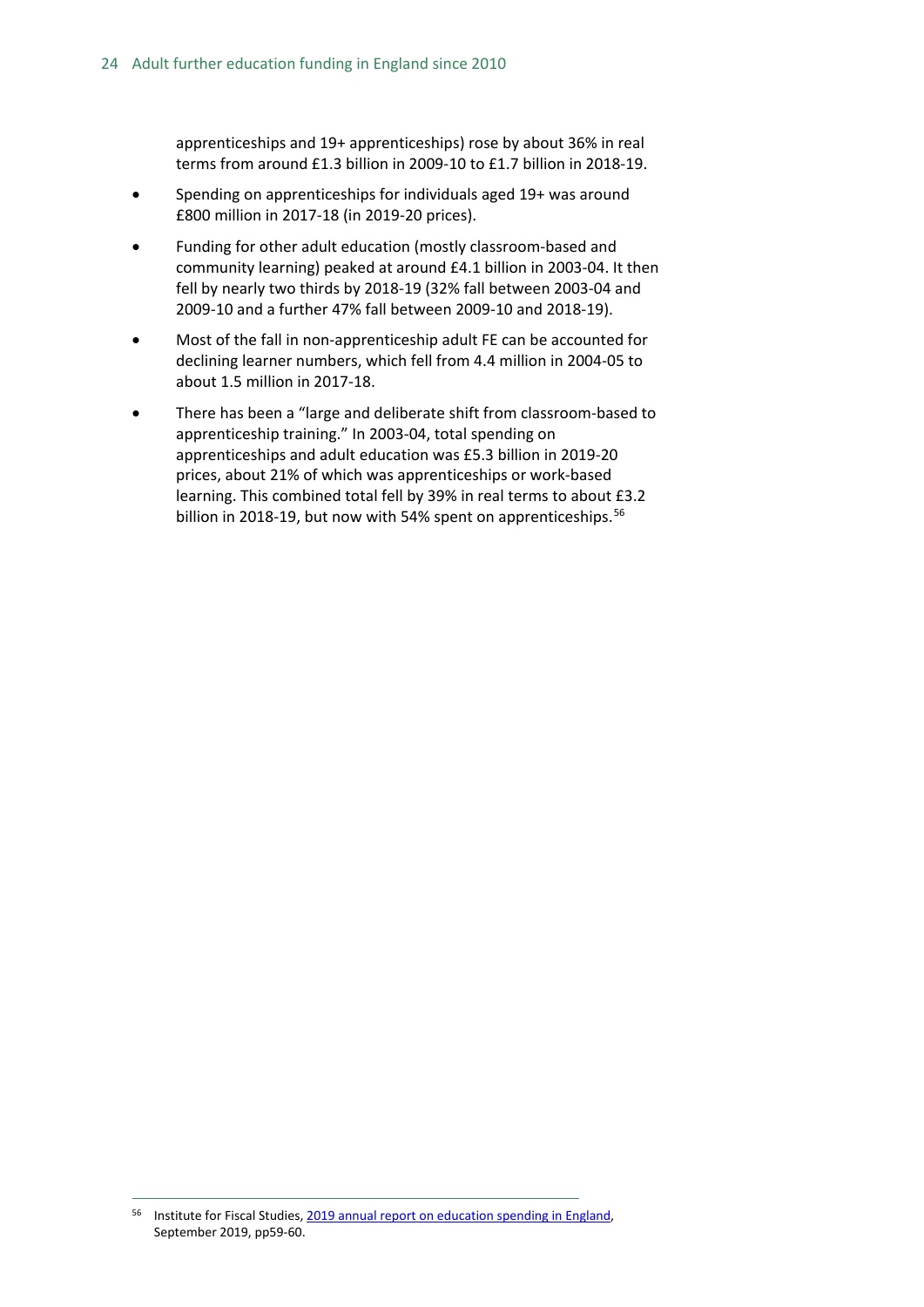## <span id="page-24-0"></span>7. Post-18 Education and Funding Review

In February 2018, the then Prime Minister, Theresa May, announced a wide-ranging review of Post-18 Education and Funding. She additionally stated that the review would be informed by advice from an independent panel led by Philip Augar.<sup>[57](#page-24-2)</sup>

The Prime Minister stated that the review would look at "the whole post-18 education sector in the round, breaking down false boundaries between further and higher education, so we can create a system which is truly joined up."[58](#page-24-3) Similarly, the terms of reference for the Review stated that it aimed to create a post-18 education system that "is joined up and supported by a funding system that works for students and taxpayers."<sup>[59](#page-24-4)</sup>

### <span id="page-24-1"></span>7.1 Report of the independent panel

The [report of the independent panel](https://assets.publishing.service.gov.uk/government/uploads/system/uploads/attachment_data/file/805127/Review_of_post_18_education_and_funding.pdf) was published on 30 May 2019. The report argued that the reduction in spending on adult FE since 2009-10 represented "one of the most important statistics in the entire report":

Funding for adult learners in FE is fragmented, unpredictable and sits at a much lower level per learner than both HE and 16-18 funding, at about £1,000 per year23 (although many adult FE learners are part time). Largely reflecting the collapse in learner numbers, total spending on adult skills has fallen by approximately 45 per cent in real terms between 2009/10 and 2017/18. This is one of the most important statistics in this entire report and cannot be justified in terms of either economics or social equity.<sup>[60](#page-24-5)</sup>

It argued that the impact of lower funding and other factors on adult student numbers was shown by the fact that there were falls in the number of learners in every category of study funded from the main adult education budget between 2012-13 and 2017-18 (excluding apprenticeships and community learning).

The combination of falling student numbers, reduced entitlements and pressure on funding rates had, the report said, been "predictably dire" for the financial position of FE colleges. $61$ 

The report made a number of recommendations concerning adult FE funding, including:

The unit funding rate for economically valuable adult education courses should be increased.

<span id="page-24-2"></span><sup>&</sup>lt;sup>57</sup> [Prime Minister launches major review of post-18 education,](https://www.gov.uk/government/news/prime-minister-launches-major-review-of-post-18-education) Department for Education, 19 February 2018.

<span id="page-24-3"></span><sup>58</sup> [PM: The right education for everyone,](https://www.gov.uk/government/speeches/pm-the-right-education-for-everyone) Gov.uk, 19 February 2018.

<span id="page-24-4"></span><sup>&</sup>lt;sup>59</sup> [Review of post-18 education and funding: terms of reference,](https://www.gov.uk/government/publications/review-of-post-18-education-and-funding-terms-of-reference) Department for Education, 19 February 2019.

<span id="page-24-5"></span><sup>60</sup> [Independent panel report to the Review of Post-18 Education and Funding,](https://assets.publishing.service.gov.uk/government/uploads/system/uploads/attachment_data/file/805127/Review_of_post_18_education_and_funding.pdf) May 2019, p119.

<span id="page-24-6"></span> $61$  As above, p121.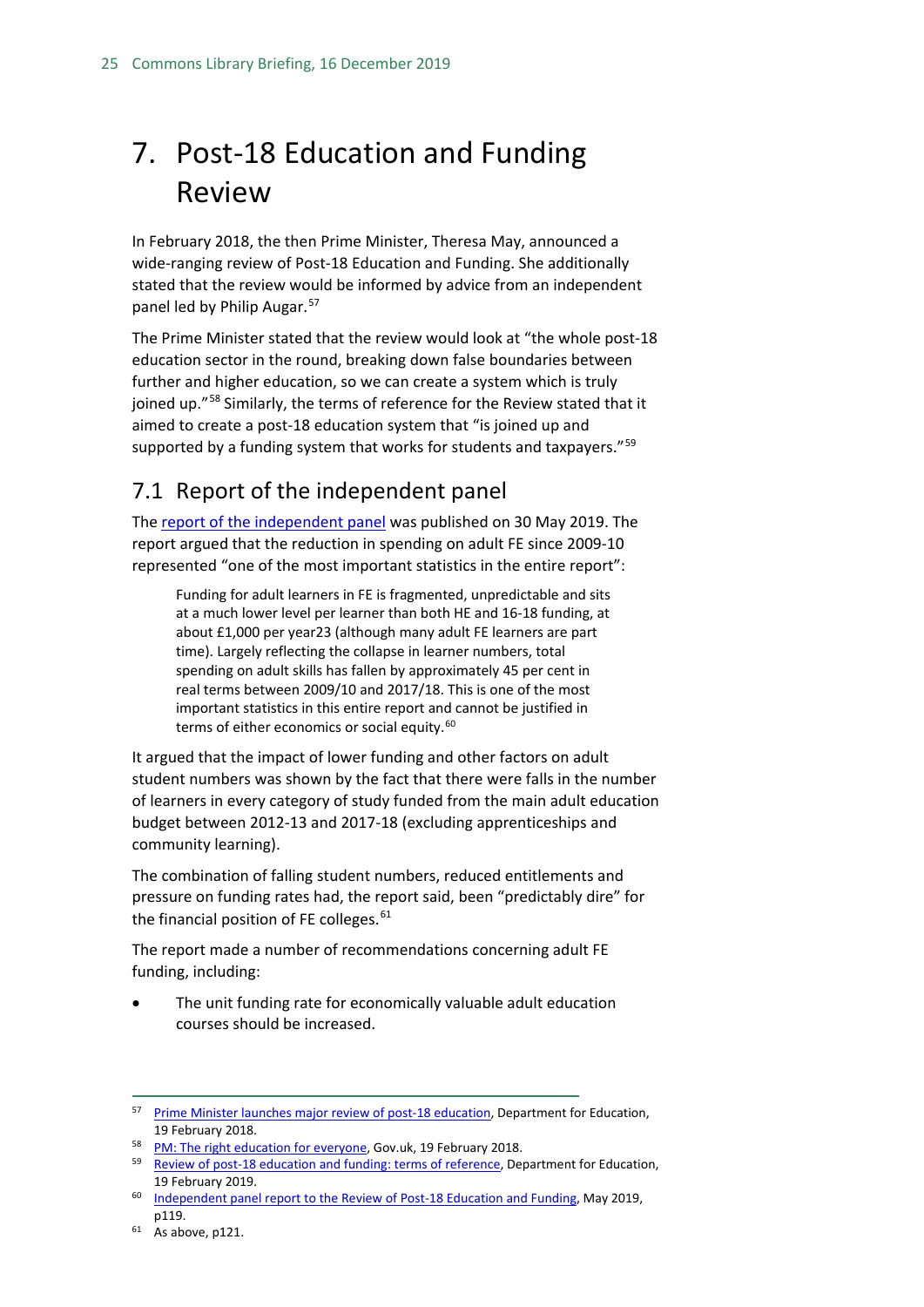- The Government should commit to providing an indicative AEB that enables FE colleges to plan on the basis of income over a thee year period.
- The Government should provide FE colleges with a "dedicated capital investment of at least £1 billion over the next Spending Review period."

The report also made a number of recommendations related to education at specific levels, including that:

- The Government should introduce a single lifelong learning loan allowance for tuition loans at Levels 4, 5 and 6, which learners can draw down over a lifetime.
- A post-18 maintenance support package, including maintenance grants of £3,000 for disadvantaged students, should be available for all students taking Level 4 to 6 qualifications.
- A first 'full' Level 3 should be available free to all learners whether they are in work or not.
- Full funding for the first 'full' Level 2 qualification for those who are over 24 and employed should be restored.<sup>[62](#page-25-1)</sup>

Further information on the report of the independent panel, including its recommendations relating to the higher education sector and the student support system, is available in Library Briefing 8577, [The Post-18 Education](https://researchbriefings.parliament.uk/ResearchBriefing/Summary/CBP-8577#fullreport)  [Review \(the Augar Review\) recommendations.](https://researchbriefings.parliament.uk/ResearchBriefing/Summary/CBP-8577#fullreport) More detail on the on the report's recommendations relating to education at Levels 4 and 5 in particular is available in Library Briefing 8732, [Level 4 and 5 education.](https://researchbriefings.parliament.uk/ResearchBriefing/Summary/CBP-8732#fullreport)

#### <span id="page-25-0"></span>Government response

The Government initially stated that it would consider the recommendations of the independent panel and conclude its review of post-18 education and funding at the Spending Review.<sup>[63](#page-25-2)</sup> However, the Spending Review expected in 2019 was postponed and instead the Government set out its spending plans for 2020-21 only in September 2019. In response to a parliamentary question in October 2019, the Minister, Chris Skidmore, stated that the Government had "not taken any decisions with regards to the recommendations" and would "provide Parliament with an update later in the year."<sup>[64](#page-25-3)</sup>

The Conservative Party's manifesto for the 2019 general election stated that the Augar Review made "thoughtful recommendations on…the balance of funding between universities, further education and apprenticeships and adult learning, and we will consider them carefully."<sup>[65](#page-25-4)</sup>

<span id="page-25-1"></span><sup>&</sup>lt;sup>62</sup> [Independent panel report to the Review of Post-18 Education and Funding,](https://assets.publishing.service.gov.uk/government/uploads/system/uploads/attachment_data/file/805127/Review_of_post_18_education_and_funding.pdf) May 2019, pp51-4.

<span id="page-25-3"></span><span id="page-25-2"></span><sup>63</sup> [PQ 257746,](https://www.parliament.uk/written-questions-answers-statements/written-question/commons/2019-05-23/257746) 4 June 2019.

<sup>64</sup> [PQ 293661,](https://www.parliament.uk/written-questions-answers-statements/written-question/commons/2019-10-02/293661) 7 October 2019.

<span id="page-25-4"></span><sup>65</sup> Get Brexit Done – [Unleash Britain's Potential: The Conservative and Unionist Party](https://assets-global.website-files.com/5da42e2cae7ebd3f8bde353c/5dda924905da587992a064ba_Conservative%202019%20Manifesto.pdf)  [Manifesto 2019,](https://assets-global.website-files.com/5da42e2cae7ebd3f8bde353c/5dda924905da587992a064ba_Conservative%202019%20Manifesto.pdf) p37.